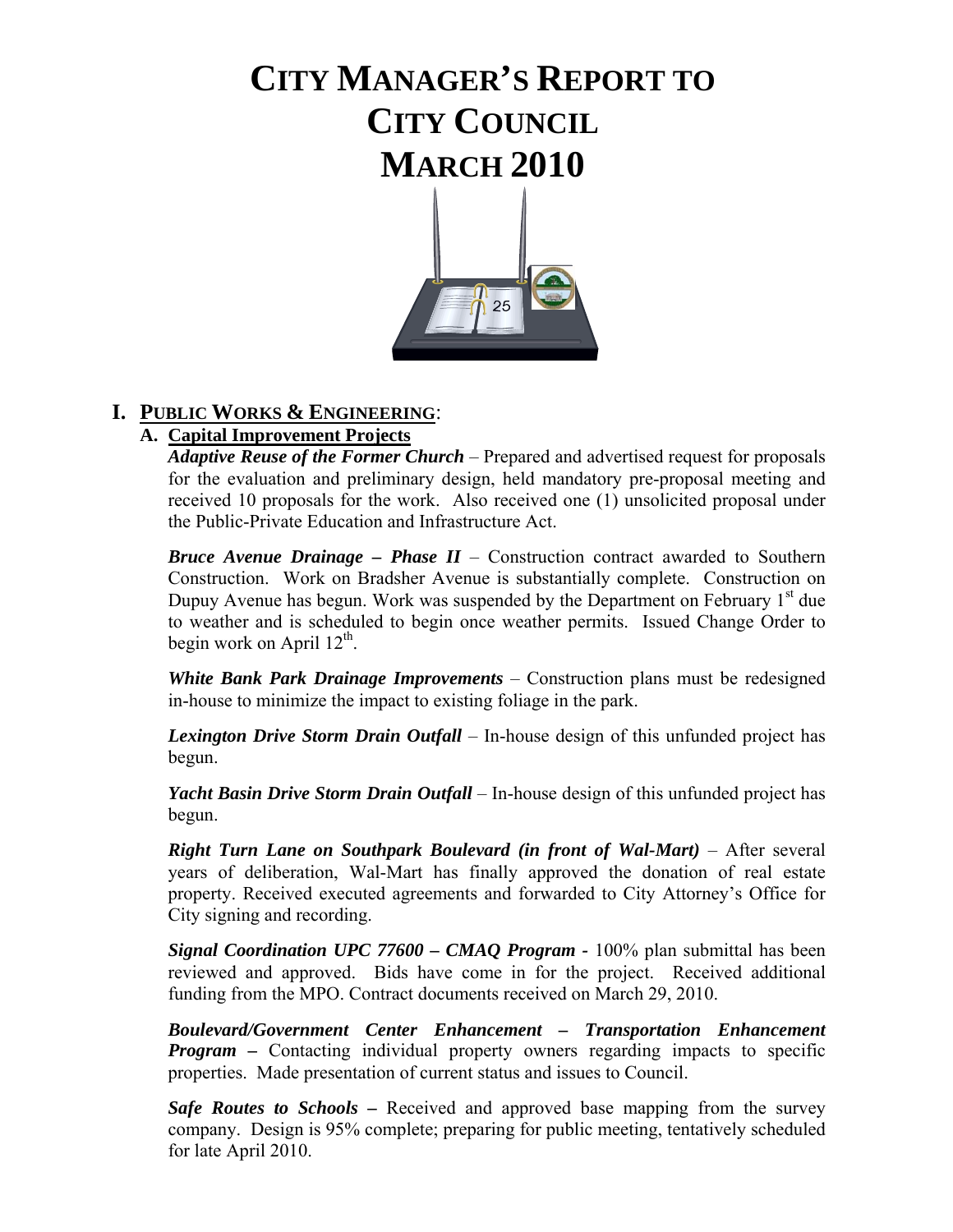# **I. PUBLIC WORKS & ENGINEERING** (CONTINUED):

### **A. Capital Improvement Projects** (Continued)

 *Boulevard/Dupuy Modernization (Widening) Project* – Survey work, preliminary design, and historic property assessments in process. Made presentation of current status and issues to Council.

*Asphalt Concrete Maintenance Contract -* Work was suspended by the Department on December 18 due to weather and is scheduled to begin once weather permits. Issued Change Order to begin work on March 29, 2010.

*American Reinvestment and Recovery Act (ARRA) Resurfacing –* Advertised 100% federal share project to full-width resurface a section of Southpark Blvd and a partialwidth section of Dimmock Parkway. Bids have come in for the project. Low bid 50% under engineer's estimate. Contract documents are being reviewed by Purchasing and the City Attorney.

*Dimmock Parkway-Jennick Drive Traffic Signal* – reviewing proposal received from Kimley-Horn consultants to develop scope of design and construction of a multi-phase, actuated traffic signal.

*Windsor Ave. Water and Sewer Replacement* – Developing specifications and bid documents for water and sanitary sewer replacement on Windsor Ave. (50% complete)

### **B. Economic Development Projects** (under construction)

*Dunlop House Assisted Living, Phase II – All punch list items on the End of one-year* maintenance inspection have been completed. Letter has been sent to developer releasing the remaining surety amount. This project is now completed.

*Landmark Realty* – Awaiting completion of final punch list item prior to releasing remaining surety amount.

*Gill's Point Section 9 –* Installation of water services and relocation of VA Power poles and underground utilities is in-progress.

*American Family Fitness Parking Lot Expansion* – Site work to install fill material and extend the slope on the existing BMP pond is in-progress. Erosion and Sediment Control measures are being maintained.

### **C. Economic Development Projects** (under review)

*Temple Ave. Associates Subdivision -* Parcel located north of the intersection of Temple Avenue and Charles H. Dimmock Parkway. Parcel is to be divided into three lots. Engineer is revising subdivision plat. Awaiting receipt of plat for review and approval.

*Southlake III -* This project consists of constructing two office buildings at the former "Haydt Maintenance Shop" on E. Roslyn Rd. Updated plans have been reviewed and comments forwarded for further revisions.

*Old Town Creek Center (formerly A.B. Cook Farm Phase I) –* This project consists of constructing two general retail single story buildings. Preliminary plan of development has received Planning Commission Approval (pending engineering requirements). Construction plans have been reviewed and comments forwarded for revisions.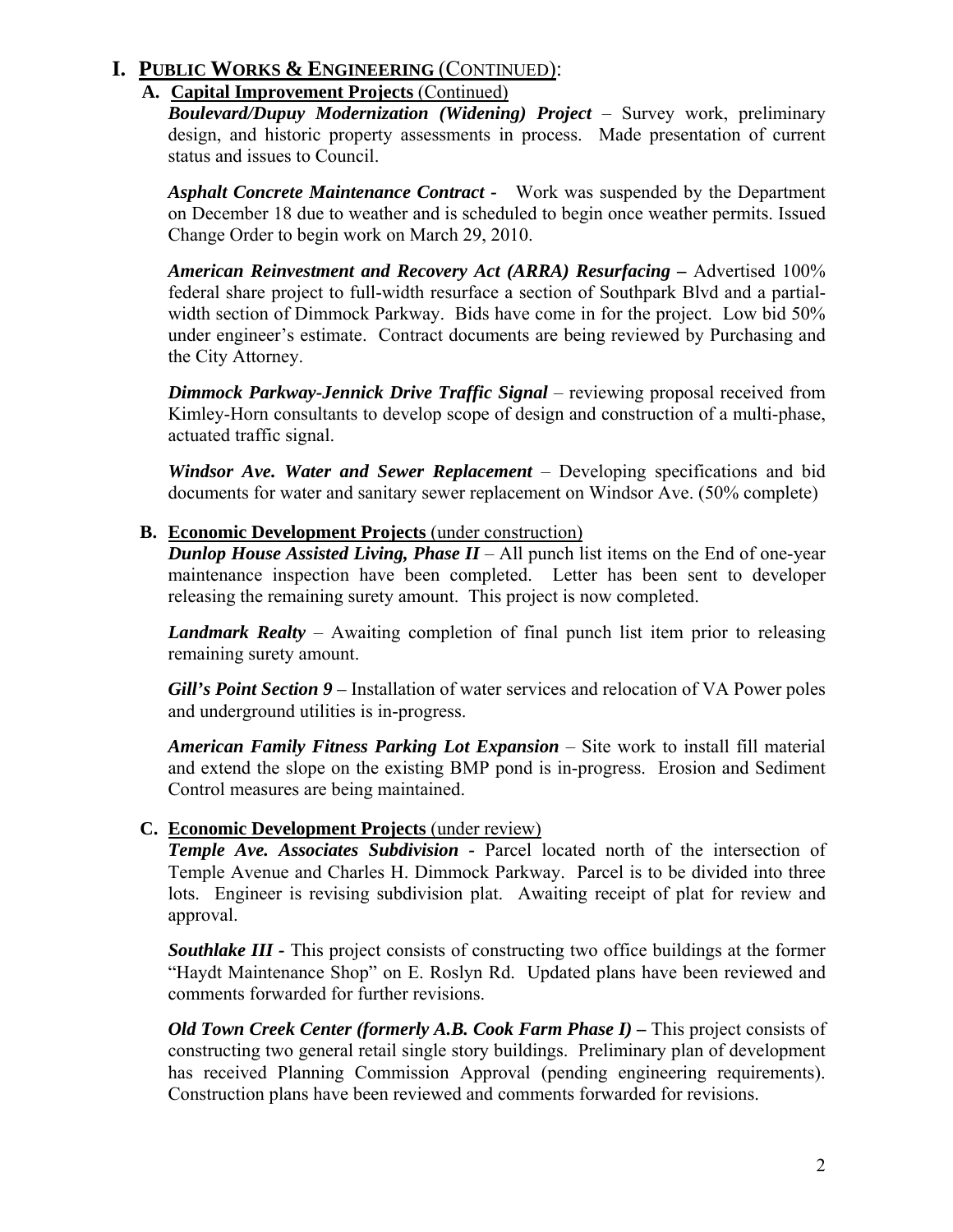# **I. PUBLIC WORKS & ENGINEERING** (CONTINUED):

### **C. Economic Development Projects** (under review)(continued)

*American Family Fitness Building Expansion –* Plans have been approved and Land disturbance permit will be issued upon receipt of required forms and surety bonds.

*Miller Rheumatology –* This project consists of constructing a two-story Medical Office. Preliminary plan of development has received Planning Commission Approval. Construction plans have been reviewed and comments forwarded for further revisions.

# *Right-of-way Permits:*

- Issued five (5) permits
- Closed out twenty-one (21) permits

# **II. PLANNING & COMMUNITY DEVELOPMENT:**

- 1. Three (3) fence permits issued.
- 2. Twelve (12) sign permits issued:
	- $\approx$  Martin's Food & Drug 3107 Boulevard
	- $\approx$  Twilight Images 798 Southpark Boulevard
	- $\approx$  Orthodontics 500 Southpark Boulevard
	- $\approx$  Bank of McKenney 3115 Boulevard (temporary)
	- $\approx$  All Things Pet 2312 Boulevard
	- $\approx$  Ameritax 656 Boulevard (temporary)
	- Wesley United Methodist Church Conduit Road
	- $\approx$  Salon Centric 2425 Boulevard
	- $\hat{x}$  Highland United Methodist Church Shepherd Stadium (temporary)
	- $\approx$  Shumate Automotive 225 Boulevard (temporary)
	- $\approx$  BB&T 810 Southpark Boulevard (temporary)
	- Dante's Pizza 3008 Boulevard
- 3. Boulevard Revitalization:
	- **a.** Seminar on City incentives scheduled for April 28, 2010 Dunlop House  $4:30 - 6:00$  p.m.
- 4. Neighborhood Revitalization:

# **a. March Activities:**

# Completed

- $\approx$  \$3,989 Complete reroof
- $\approx$  \$4,089 Complete reroof
- $\approx$  \$3,231 Complete reroof
- $\approx$  \$850 Porch railing and steps repair
- $\approx$  \$730 Gutter Replacement
- $\hat{x}$  \$1,249 Gutter and porch post replacement
- $\approx$  \$3,465 Mold Remediation

# Out for Bid

- $\star$  Floor structure repair
- $\mathcal{A}$  Handicap access ramp and accessibility modifications
- $\approx$  Floor, ceiling and wall repair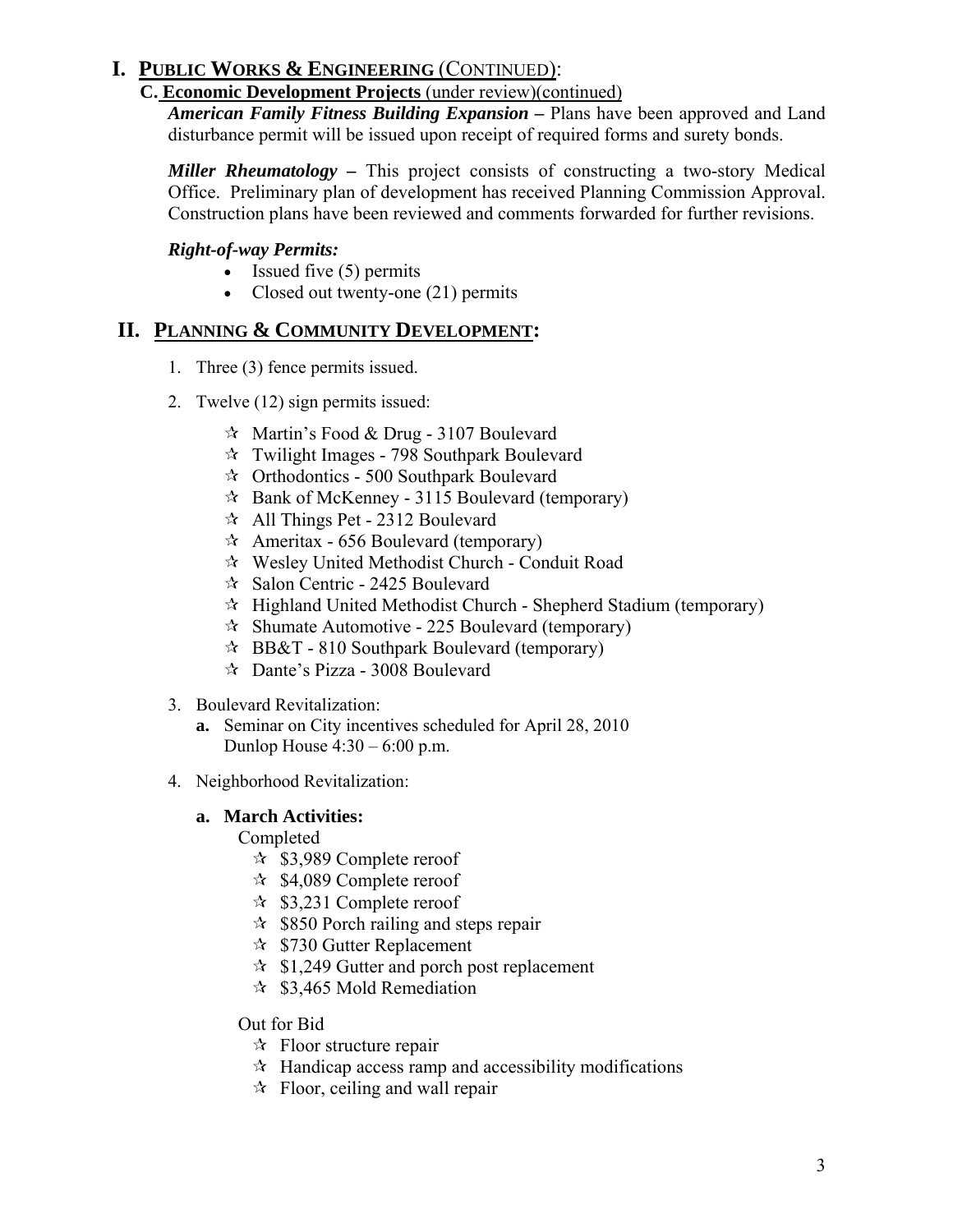# **II. PLANNING & COMMUNITY DEVELOPMENT** (CONTINUED)**:**

#### Underway

- $\approx$  \$4,852 Foundation repair
- $\approx$  \$3,081Complete reroof
- $\approx$  \$1,300 Electric service upgrade
- $\approx$  \$725 Electric circuit addition, repair and fixture replacement
- $\approx$  \$500 sink and toilet replacement
- $\approx$  \$4,870 Floor structure repair, porch repair, cabinet replacement, bathroom flooring repair, Ceiling and drywall repair
- $\approx$  \$1,450 Flooring repair, porch structure repair, ceiling repair
- $\approx$  \$1,050 Water heater replacement faucet and toilet replacement
- $\approx$  \$1,120 Metal roof repair
- $\approx$  \$1,110 Metal roof repair
- $\approx$  \$1,075 Metal roof repair
- $\approx$  \$925 Metal roof repair
- $\approx$  \$450 Shingle roof repair
- $\approx$  \$150 Shingle roof repair
- $\approx$  \$1,050 Metal roof repair
- $\approx$  \$3,623 Handicap access ramp, ceiling repair, porch post replacement
- $\approx$  \$1,200Porch railing replacement
- $\approx$  \$2,000 Porch railing replacement, brick steps repair, gutter replacement
- $\approx$  \$650 Toilet replacement and access grab bars
- $\approx$  \$1,800Water line and water heater replacement, drain repair
- $\approx$  \$200 Drain Repair

#### **b. 2008-09 CDBG Stimulus Grant - \$23,510**

- $\approx$  \$23,510 committed to Citywide emergency repair activities.
- $\approx$  \$17,879 expended

### **c. 2009-2010 CDBG Home Repair Grant - \$87,560**

 $\approx$  \$70,000 committed to emergency repair projects.

#### **d. Violet Bank District Inspections Schedule:**

| <b>Section 1</b> | <b>Inspected</b> | 03/08/2010 | 0 citations          |
|------------------|------------------|------------|----------------------|
| <b>Section 2</b> | <b>Inspected</b> | 03/22/2010 | 0 citations          |
| <b>Section 3</b> | <b>Scheduled</b> | 04/05/2010 | <b>No violations</b> |
| <b>Section 4</b> | <b>Scheduled</b> | 04/19/2010 | <b>No violations</b> |

#### **e. Rental Inspection Program:**

| Item                        | <b>Month</b> |  |
|-----------------------------|--------------|--|
|                             |              |  |
| <b>TOTAL UNITS</b>          |              |  |
| <b>REGESTERED</b>           | O            |  |
| # of Dwellings registered   | O            |  |
| # of Multi-family Dwellings |              |  |
| # of Apts registered        | O            |  |
|                             |              |  |
| TOTAL UNITS INSPECTED       |              |  |
| Dwellings inspected         | ∩            |  |
| Multi-family dwellings      | በ            |  |
| Apts to be inspected        |              |  |
| (10%)                       |              |  |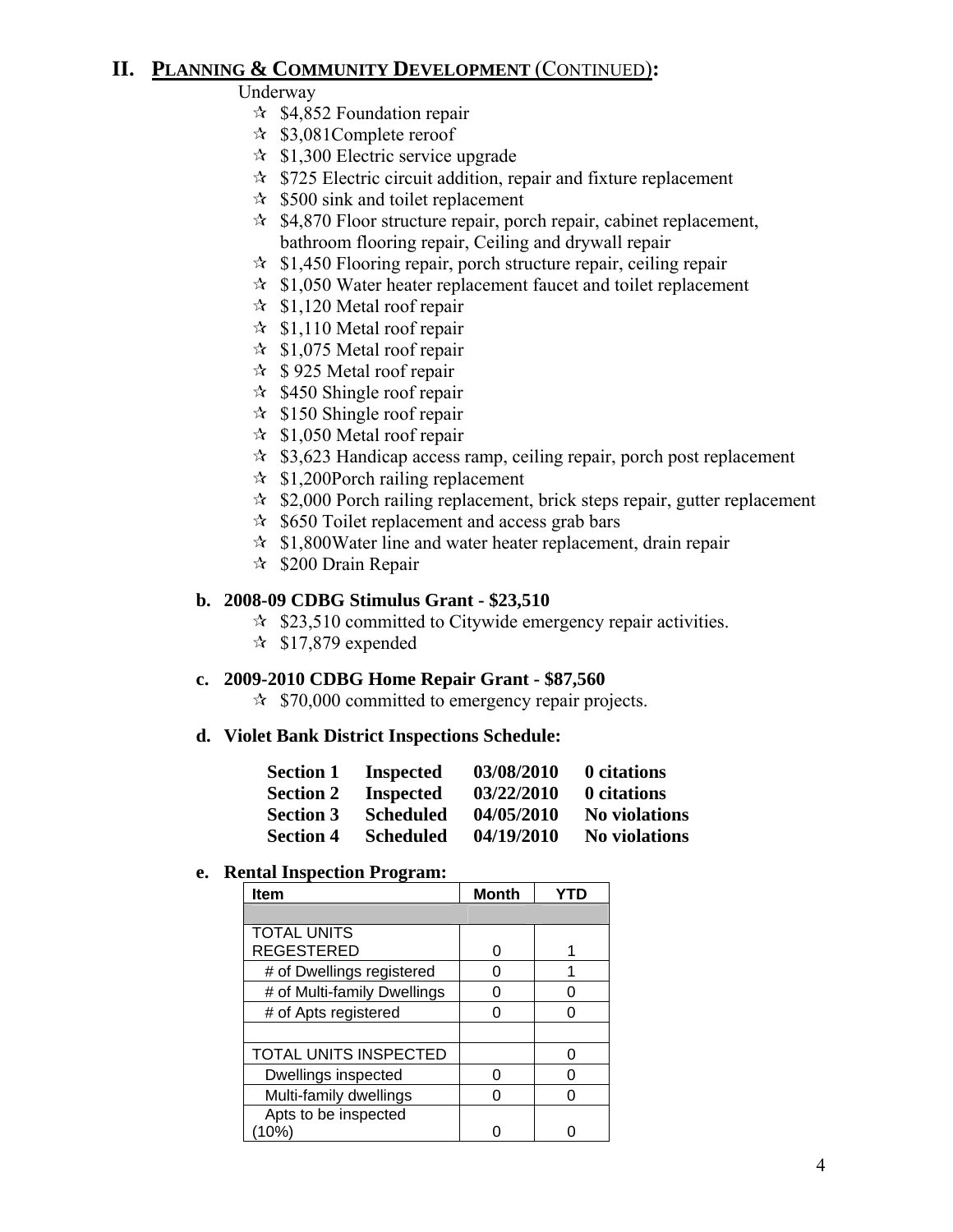|  |  | II. PLANNING & COMMUNITY DEVELOPMENT (CONTINUED): |  |
|--|--|---------------------------------------------------|--|
|  |  |                                                   |  |

# **e. Rental Inspection Program** (Continued)**:**

| <b>Item</b>                        | <b>Month</b>   | <b>YTD</b>     |
|------------------------------------|----------------|----------------|
|                                    |                |                |
| Total # of Properties Sold         | 0              | 0              |
|                                    |                |                |
| <b>Failure to Register Letters</b> | 0              | 0              |
| <b>Answers Received</b>            | 0              | 0              |
| First Inspections made             | 1              | 1              |
| Passed                             | 0              | 0              |
| Failed                             | 0              | 0              |
|                                    |                |                |
| Second Inspection                  | $\overline{7}$ | 52             |
| Passed                             | $\overline{7}$ | 52             |
| Failed                             | 0              | $\Omega$       |
|                                    |                |                |
| Third Inspection                   | 0              | 0              |
| Passed                             | 0              | 0              |
| Failed                             | 0              | $\overline{0}$ |
|                                    |                |                |
| <b>Additional Inspections</b>      | 33             | 33             |
| Passed                             | 0              | 0              |
| Failed                             | 33             | 33             |
|                                    |                |                |
| Failure to schedule                | 0              | 0              |
| by owners                          |                |                |
|                                    |                |                |
| <b>Total Fees Collected</b>        |                | \$0            |
| Reinspection                       | 0              | \$0            |
| Late Registration                  | $\overline{0}$ | \$0            |
|                                    |                |                |
| 4 year Certificates Issued         | 1              |                |
| <b>Dwellings</b>                   |                | 129            |
| Apartments                         | 3              | $\overline{7}$ |
| (no of units certified)            | 88             | 162            |
|                                    |                |                |

### 5. Zoning/ Property Maintenance complaints investigated:

### **a. Property Maintenance**

|                     | Month                       | YTD |
|---------------------|-----------------------------|-----|
| Total inspections   | 19                          | 40  |
| Violations          | 14                          | 34  |
| Violations resolved | 6                           |     |
| b. Zoning           |                             |     |
|                     | <b>Month</b>                | YTD |
| Total inspections   | 4                           | 15  |
| Violations          | 2                           | 13  |
| Violations resolved | $\mathcal{D}_{\mathcal{L}}$ |     |
| c. Building Code    |                             |     |
|                     | <b>Month</b>                | YTD |
| Total inspections   | 0                           |     |
| Violations          |                             |     |
| Violations resolved |                             |     |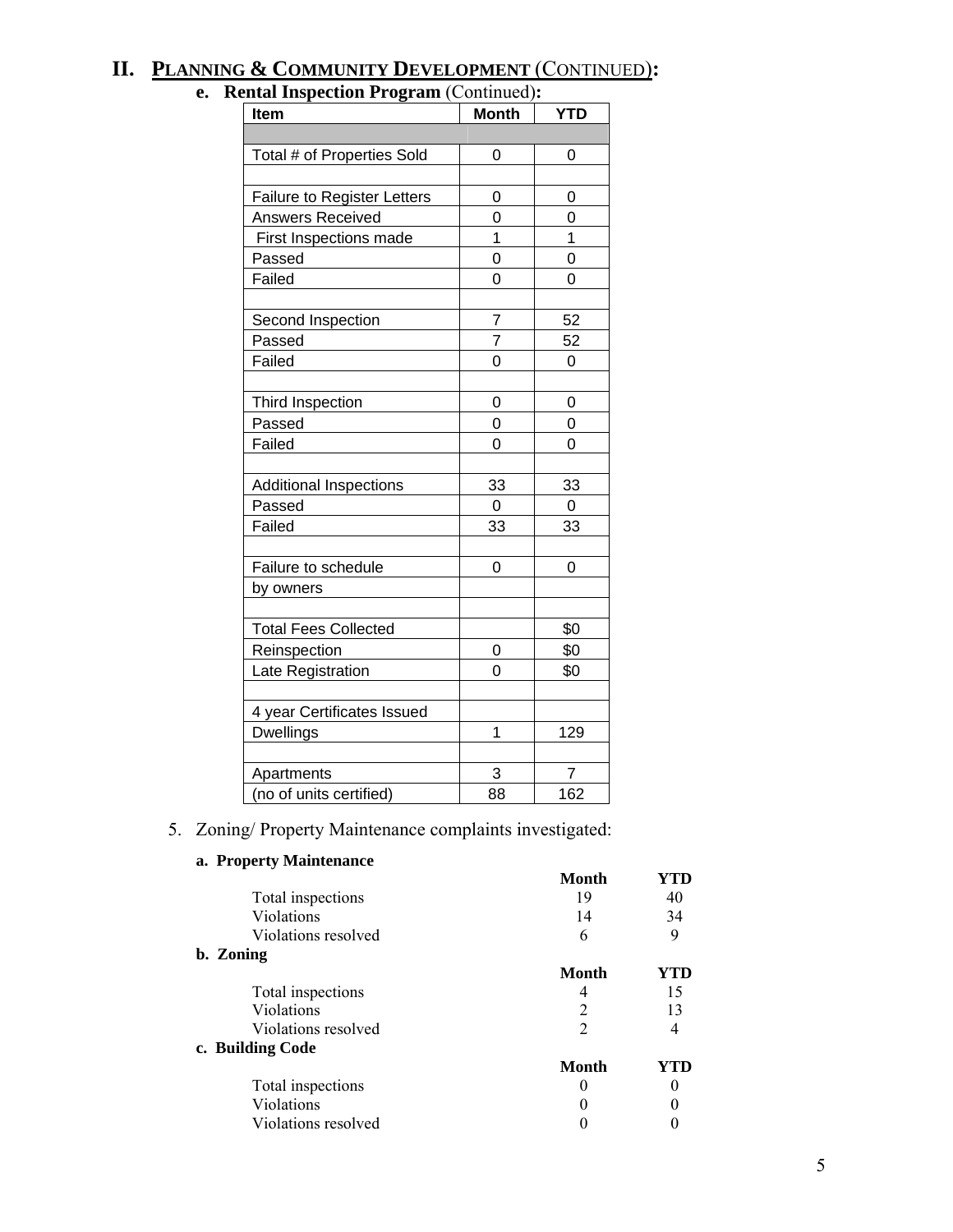# **II. PLANNING & COMMUNITY DEVELOPMENT** (CONTINUED)**:**

#### 4. Zoning/ Property Maintenance complaints investigated (Continued): **d. House Number Violations**

|          |                                        | <b>Month</b>     | YTD              |
|----------|----------------------------------------|------------------|------------------|
|          | Violations reported                    | $\overline{4}$   | 5                |
|          | <b>Actual violations</b>               | 6                | $\tau$           |
|          | First letter sent                      | $\theta$         | $\boldsymbol{0}$ |
|          | Violations abated                      | 6                | $\boldsymbol{7}$ |
|          | Summons issued                         | $\theta$         | $\boldsymbol{0}$ |
|          | Door hangers posted                    | 6                | $\overline{7}$   |
|          | Active violations                      | $\theta$         | 1                |
| e. Other |                                        |                  |                  |
|          |                                        | <b>Month</b>     | YTD              |
|          | Total inspections                      | 11               | 13               |
|          | Violations                             | 10               | 10               |
|          | Violations resolved                    | 6                | 6                |
|          | f. Inoperable Motor Vehicle Complaints |                  |                  |
|          |                                        | <b>Month</b>     | YTD              |
|          | Total inspections                      | 17               | 53               |
|          | Violations                             | 16               | 48               |
|          | Violations resolved                    | 6                | 11               |
|          | g. Tall Grass                          |                  |                  |
|          |                                        | <b>Month</b>     | YTD              |
|          | Total inspections                      | $\boldsymbol{0}$ | 0                |
|          | Violations                             | $\theta$         | $\theta$         |
|          | Violations resolved                    | $\theta$         | $\Omega$         |
|          | h. Sign Ordinance                      |                  |                  |
|          |                                        | <b>Month</b>     | YTD              |
|          | Total inspections                      | 1                | 34               |
|          | Violations                             | 1                | 33               |
|          | Violations resolved                    | 0                | 21               |
|          |                                        |                  |                  |

# **The following are highlight activities for the Building Inspections Division:**

|                 |                                                      | Month    |           |
|-----------------|------------------------------------------------------|----------|-----------|
|                 | Existing Housing and Maintenance Inspections         | 30       | 31        |
| 2.              | New Construction Inspections                         | 204      | 377       |
| 3               | Permits for New Residences                           | $\theta$ |           |
| 4.              | <b>Estimated Cost for Permits for New Residences</b> | $\theta$ | \$118,000 |
| 5.              | <b>Additions</b>                                     | 10       | 18        |
| 6.              | Demolitions                                          |          |           |
| 7.              | Permits for Commercial Construction                  | 6        | 18        |
| 8.              | <b>Estimated Cost for Commercial Permits</b>         | \$16,800 | \$455,700 |
| 9.              | <b>Plumbing Permits Issued</b>                       | 13       | 34        |
| 10 <sub>1</sub> | <b>Electrical Permits Issued</b>                     | 14       | 38        |
| 11.             | <b>Mechanical Permits Issued</b>                     | 9        | 21        |
| 12.             | Swimming Pool Permits Issued                         |          | $\theta$  |
| 13.             | <b>Inoperative Vehicles Towed</b>                    |          |           |
| 14.             | Letters on Water Cutoff                              |          |           |
| 15.             | <b>Court Cases</b>                                   |          |           |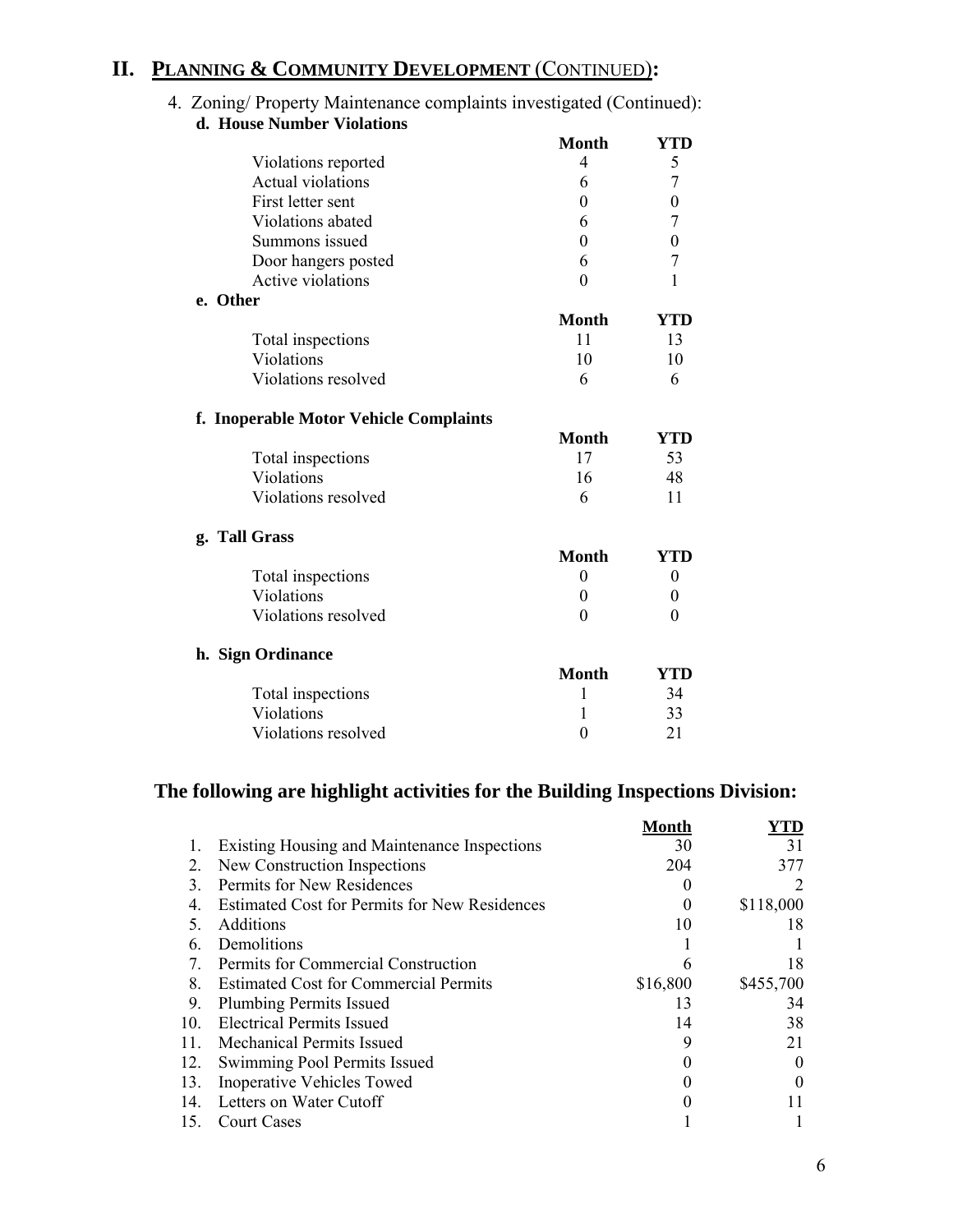# **III. POLICE DEPARTMENT:**

- $\overline{\smash{66}}$  Our officers responded to 3,589 calls for service during March, and we responded to 4,196 calls for service this month last year (a 14% decrease).
- $\checkmark$  Candidates for both sergeant and lieutenant positions have already completed both the written and interview panel phases of the process. They are currently in the bureau commanders' interview phase, which includes a review of their evaluations over the past three years. We should be able to complete the process in the coming month. There has also been a continuation in our hiring process—we have re-hired Officer Gary Sink. One other certified candidate did not successfully complete the background phase and we have gone to the next eligible candidate.
- $\checkmark$  We are pleased to report positive progress of our newest canine at Newport News Police Department's canine training program. Officer Eric Allen and his German shepherd, "Blitz", are working well together.
- $\checkmark$  We are also proud to report that we acknowledged two residents with the Virginia Association of Chief's of Police and the Virginia Governor's Highway Safety Office "Saved by the Belt and Bag" awards. These awards promote safety belt use as well as recognize individuals who were involved in traffic crashes who were wearing a safety belt, reducing their injuries or saving their lives. Mr. Alan Little and his son, Ethan, were very grateful for this recognition and supportive of getting the message out to others
- $\checkmark$  During the month of March, our officers tallied 289 criminal arrests, 26 DUI arrests, and 38 drug arrests; issued 750 traffic summonses; made 1,253 traffic stops; and investigated 83 crashes. In addition, we issued 57 parking citations, 33 false alarm citations, and 33 field interview reports. Our **Records Division** processed 263 incident reports, 142 Animal Control reports, 775 pawned properties, and four (4) concealed weapon permits.
- $\checkmark$  A variety of activities this month occurred within the **Law Enforcement Services Bureau**. Some of the activities are as follows:
	- Capt. Newsome made a presentation to students at Virginia State University regarding our Internship Program.
	- Capt. Newsome coordinated all promotional written tests for both Sergeant and Lieutenant candidates.
	- Sgt. Tom Kifer presented Senior Safety information to CERTS and our Sentinels.
	- Thirteen (13) new mobile data computers were issued to patrol officers.
	- Day shift officers have started directly inputting offense reports into the Shield System.
	- D.A.R.E. Officer Sophie Benkendorf completed the  $32<sup>nd</sup>$  D.A.R.E. class at the Colonial Heights Middle School.
	- D.A.R.E. Officer Benkendorf completed Domestic Violence training in Fredericksburg.
	- SRO's Derek Pattison and Scott Whirley participated in statewide tornado drills at their respective schools.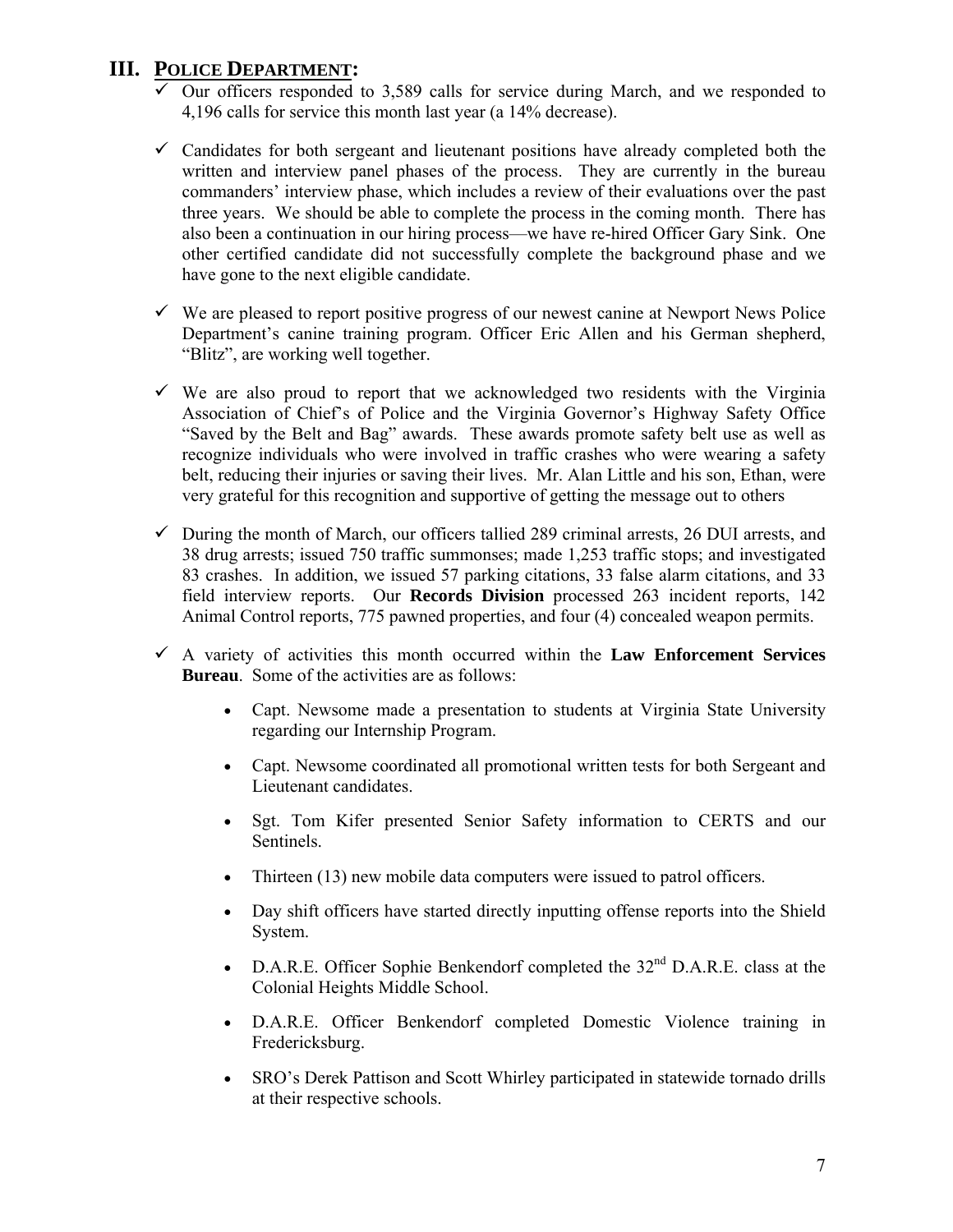# **III. POLICE DEPARTMENT** (CONTINUED)**:**

- 9 Some of the highlights from our **Detective Division** and **Street Crimes Unit** are as follows:
	- We are pleased to report that Senior Det. Stephanie Early is expecting her second child during the first full week of April. She will be taking some time off and we are all very excited for her.
	- Lt. Ferguson investigated a sexual assault of a 17-year-old juvenile; the case was unfounded after she later admitted the contact was consensual.
	- Sr. Det. Stephanie Early completed a background on a certified applicant, which we, in turn, declined to pursue further. She also is assisting the U.S. Secret Service with several counterfeit investigations.
	- Senior Det. Chris Wulff investigated an alleged sexual assault of a child and determined no crime had occurred. He also assisted Chesterfield County with the recovery of the missing person who was found deceased on the river at White Bank Park.
	- Sr. Det. Bill Moore is investigating a bank robbery where the same suspect is being sought in Richmond and Spotsylvania County. Efforts are underway in trying to identify the suspect. He is also investigating the robbery of our Movie Gallery.
	- Street Crimes Unit personnel conducted two undercover drug buys during March. Prescription drugs, marijuana, heroin and cocaine were purchased from various street-level drug dealers.
	- The Street Crimes Unit made a second controlled buy of heroin and is expecting to indict the suspect at the next grand jury.
	- The Street Crimes Unit conducted several days of traffic interdiction.
	- The Street Crimes Unit conducted thirteen business compliance checks utilizing an underage purchaser of alcohol. Only one business was found to have violated state law.
	- Six (6) drug and/or alcohol nuisance letters were issued and served during the month.
	- Four (4) Crimesolvers tips were assigned for follow-up investigation.
- $\checkmark$  We reported on an array of activities from the **Operations Division**. Some of these activities are as follows:
	- Captain Early reports meeting with General District Court Judge O'Berry regarding immediate Monday traffic court dockets which will adversely impact our overtime budget.
	- We are happy to report the marriage of Master Officer Robert Helms and Laura O'Hara. We wish them the very best in their new life together.
	- Stalking training was provided to all squads by Officer Renee Walters
	- Patrol continues to lead the way with Project Lifesaver, either by signing up new users or performing scheduled maintenance.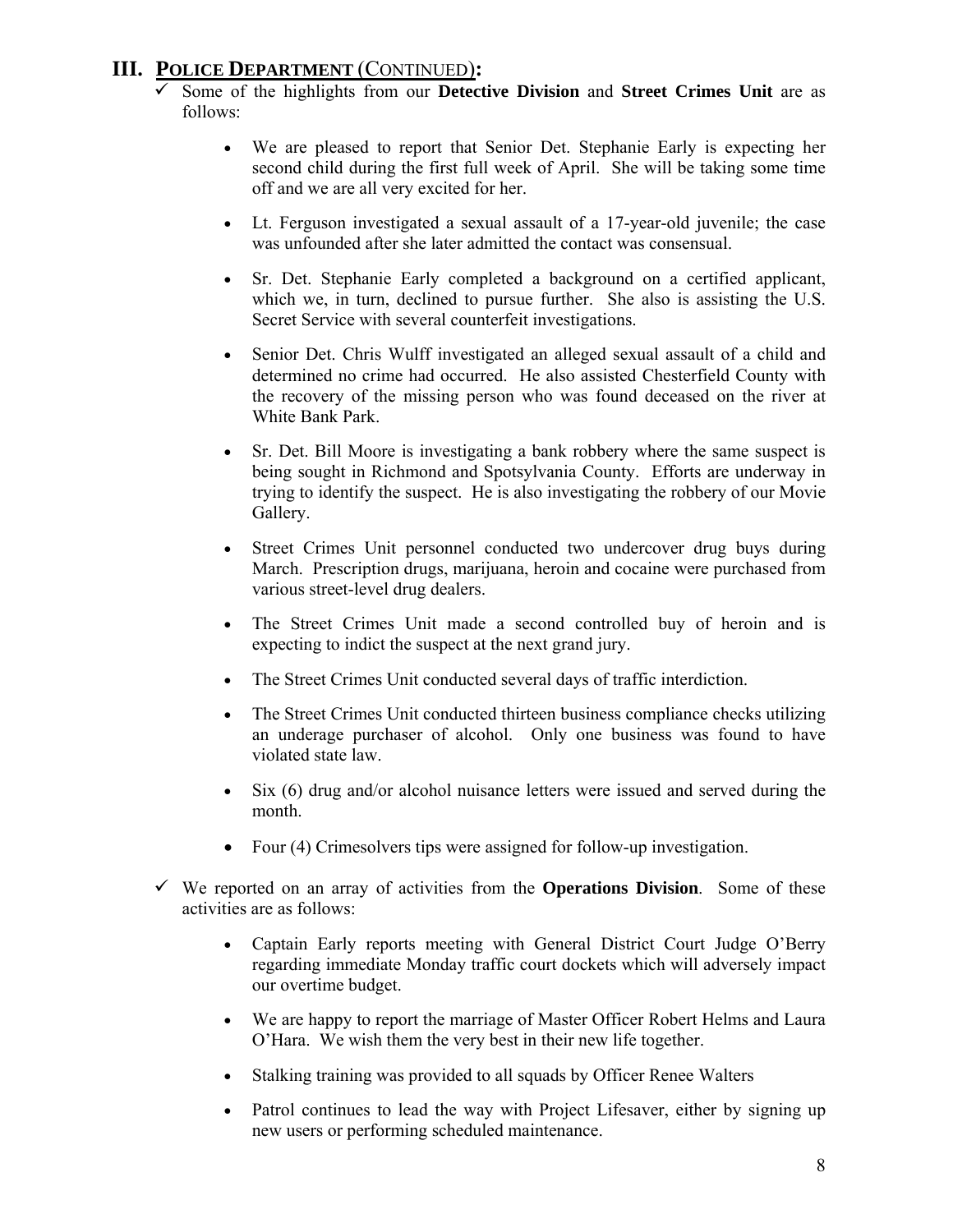### **III. POLICE DEPARTMENT** (CONTINUED)**:**

- Officer Greg Thinnes is still assigned at Ft. Hood, Texas, with the Air National Guard. We are hoping for a return home in May.
- Several patrol officers recently graduated from child safety seat installation school and have begun serving our community with this resource.
- Master Officer Jeff Santini has conducted one extradition to Union City, Tennessee, and another from North Carolina.
- Several tours of the department were conducted for the Boy Scouts of America and the Girl Scouts.
- 9 Our **Auxiliary Police** officers contributed 298 volunteer hours of service during March. Some of the activities that they attended to included patrol ride-alongs, prisoner transports, a *WOW* event at the middle school and field training.
- $\checkmark$  Our **Sentinels** volunteered 52 hours over the course of the month. The majority included crime scene security, patrol, CERT training and a scheduled meeting.
- $\checkmark$  Our **Animal Control** personnel impounded 41 dogs and 37 cats. During the month, there were 19 dogs and one (1) cat returned to owners, with 15 dogs and 13 cats adopted out. Animal Control officers investigated 145 animal complaints with five (5) cat bites reported. No summonses were issued, and our personnel collected fees totaling \$430.00.

| <b>Crime</b>               | <b>March 2009</b>         | <b>March 2010</b>                          | <b>Percentage of</b><br><b>Increase/Decrease</b> |
|----------------------------|---------------------------|--------------------------------------------|--------------------------------------------------|
| <b>Aggravated Assaults</b> | 1                         | 3                                          | 200%                                             |
| All criminal arrests       | 340                       | 289                                        | $-15%$                                           |
| Arson                      | $\theta$                  |                                            | 100%                                             |
| <b>Burglaries</b>          | 3                         | 3                                          | $0\%$                                            |
| Calls for services         | 4,196                     | 3,589                                      | $-14%$                                           |
| DUI arrests                | 40                        | 26                                         | $-35%$                                           |
| Larceny                    | 63                        | 48                                         | $-24%$                                           |
| Motor Vehicle thefts       | 1                         | $\overline{2}$                             | 100%                                             |
| Robberies                  | 3                         | $\mathfrak{D}$                             | $-33%$                                           |
| Shoplifting arrests        | 43                        | 39                                         | $-9%$                                            |
| Simple Assaults            | 14                        | 28                                         | 100%                                             |
|                            |                           |                                            |                                                  |
|                            |                           | <b>PART I (Serious)</b><br><b>OFFENSES</b> |                                                  |
|                            |                           |                                            |                                                  |
| <b>March 2010</b>          | <b>Number</b><br>Reported | <b>Number</b><br><b>Cleared</b>            | <b>Percentage</b><br><b>Cleared</b>              |
|                            | 88                        | 71                                         | 81%                                              |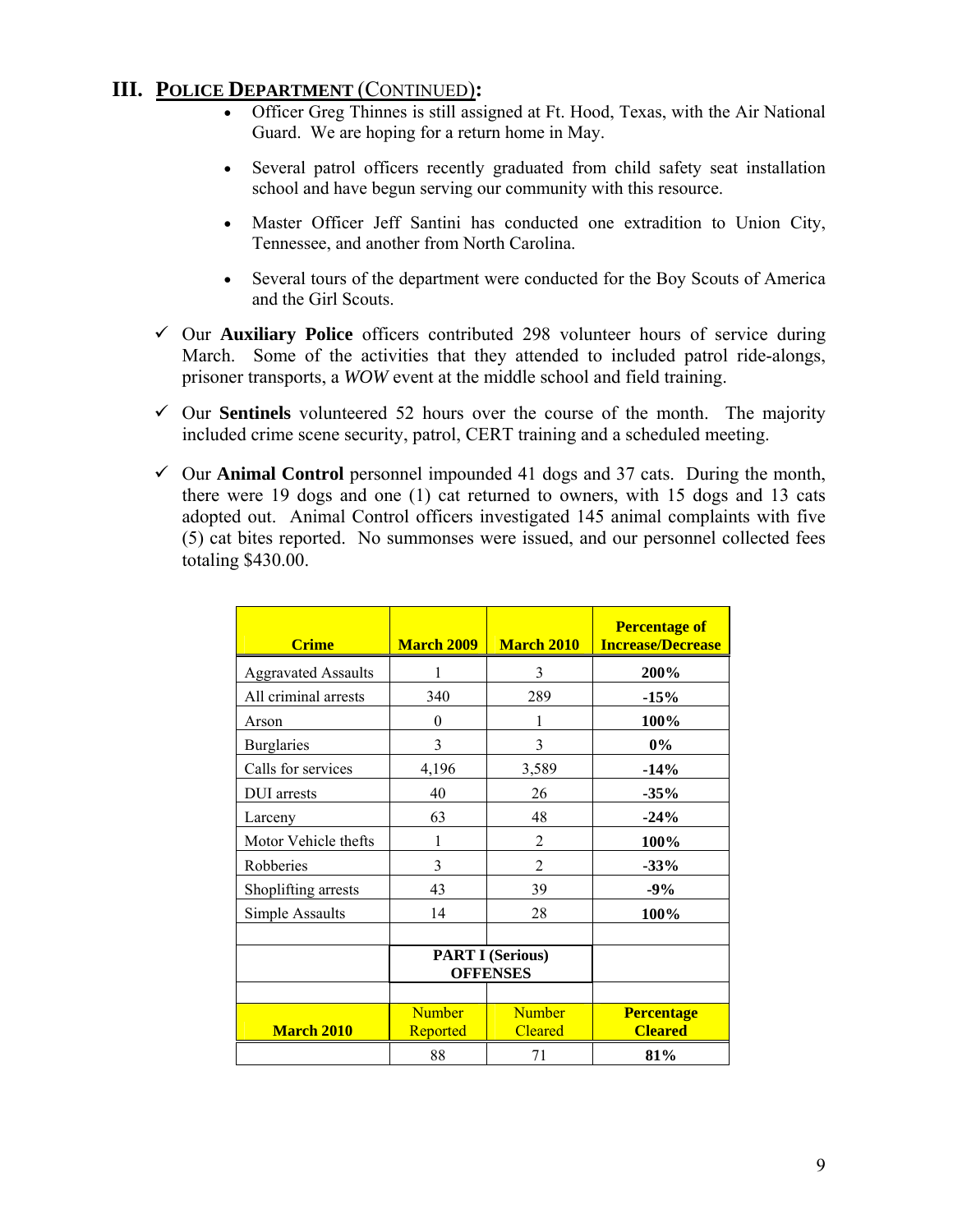# **IV. FIRE & EMS DEPARTMENT:**



# **Total Fire Type Incidents: 90 Total EMS Patients: 273**

*A fire unit arrived on-scene in 6 minute or less from the time of dispatch on 92.8% of all emergency fire type calls* 

*An EMS unit arrived on scene in 6 minutes or less from the time of dispatch on 90.9% of all emergency medical calls*

| <b>Fire Division:</b>                                                                      |                     |          |                                                                  |                                                                                         |                                                              |                                                                                                                                                                                               |                     |
|--------------------------------------------------------------------------------------------|---------------------|----------|------------------------------------------------------------------|-----------------------------------------------------------------------------------------|--------------------------------------------------------------|-----------------------------------------------------------------------------------------------------------------------------------------------------------------------------------------------|---------------------|
| <b>Fires</b><br><b>Building Fire</b><br>Vehicle Fire<br><b>Brush Fire</b><br>Other Fire    | $\overline{2}$<br>2 | Gas Leak | Power Line Down<br><b>Electrical Problem</b><br>Overheated Motor | <b>Hazardous situations</b><br>Combustible Liquid Spill<br>Shorted Electrical Equipment | $\mathbf{2}$<br>$\mathbf{2}$<br>$\mathbf{2}$<br>$\mathbf{1}$ | Service calls and false calls<br><b>Public Service</b><br>Good Intent Calls<br>Alarm Activation (no fire)<br><b>Assist Police</b><br>Animal Rescue<br>Malicious False Alarms<br>Smoke Removal | 31<br>28<br>11<br>2 |
| M/A to Chesterfield EMS First Responder<br>M/A to Petersburg Fire                          |                     |          | 4<br>$\mathbf{1}$                                                |                                                                                         |                                                              | M/A received from Chesterfield Fire<br>M/A received from Petersburg Fire<br>M/A received from Fort Lee Fire                                                                                   |                     |
|                                                                                            |                     |          |                                                                  | <b>EMS Division:</b>                                                                    |                                                              |                                                                                                                                                                                               |                     |
| $\mathbf{1}$ $\mathbf{1}$ $\mathbf{1}$ $\mathbf{1}$ $\mathbf{1}$ $\mathbf{1}$ $\mathbf{1}$ |                     |          | $\mathbf{1}$ $\mathbf{R}$ $\mathbf{1}$                           |                                                                                         |                                                              | $20 \t 21 \t 11$                                                                                                                                                                              | --                  |

| Abdominal pain<br>Altered Level of Consciousness<br>Assault<br>Bite/Sting<br>Cardiac Arrest<br><b>Chest Pain</b> | 20<br>10<br>32 | Difficulty Breathing<br>Fall<br><b>MVA</b><br><b>MVA</b> Pedestrian<br>OB/GYN<br>Other Injury | 38<br>25<br>15<br>16 | Other Medical<br>Overdose<br><b>Public Service</b><br><b>Stroke</b><br>Trauma<br>Unresponsive | 77 |
|------------------------------------------------------------------------------------------------------------------|----------------|-----------------------------------------------------------------------------------------------|----------------------|-----------------------------------------------------------------------------------------------|----|
| M/A to Petersburg EMS                                                                                            | 4              |                                                                                               |                      | M/A received from Chesterfield EMS<br>M/A received from Fort Lee EMS                          |    |



٦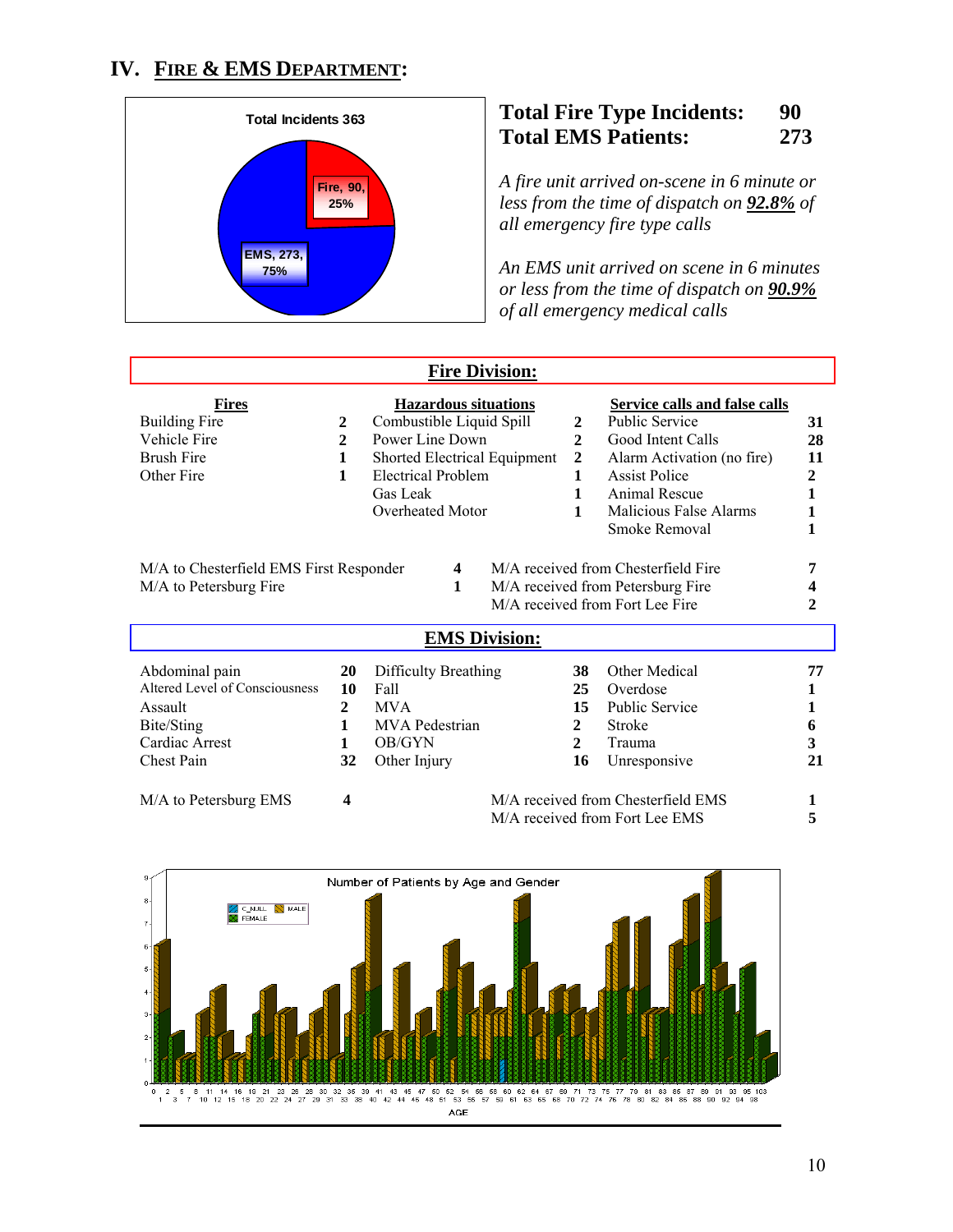# **IV. FIRE & EMS DEPARTMENT** (CONTINUED)**:**

 $\hat{\mathcal{F}}$  **February 26, 2010:** Fire units rescued a pet dog on Roslyn Avenue that had trapped its head under the lower portion of a kitchen cabinet. The fire crew was able to cut a small space to place a crowbar to create leverage to release the animal. The animal was released without any injury.



**March 9, 2010:** A disabled vehicle on the side of I-95 was struck by a tractor trailer causing massive damage. The tractor trailer overturned into the woods causing a significant hazardous materials fuel spill. The spill was removed by a hazardous materials contractor. Amazingly, there were no injuries. The driver of the car quickly jumped across the guardrail just prior to impact.

- **March 10, 2010:** A privacy fence and dog house was damaged on Colonial Avenue. The fire was determined to have started in the dog house by a light being used for heat. The animal was not injured in the fire.
- **March 11, 2010:** Colonial Heights Fire and EMS assisted with the body recovery of a female that had been missing in the area since January. The body was discovered by a person canoeing near White Bank Park. Chesterfield Police is handling the investigation since they have jurisdiction on the water and islands.

**March 11, 2010:** Structure fire on Lakeview Avenue. The cause of fire was determined to be electrical in nature. There was approximately \$20,000 damage to the home and contents. The owner was home at the time of the fire and was alerted by a smoke detector. No injuries were reported.



 **March 13, 2010:** EMS and Fire units transported 4 patients from a vehicle accident at the intersection of Southpark Boulevard and Charles Dimmock Parkway. Fort Lee also transported 1 patient for a total of 5 patients involved in the incident. All patients had non-life threatening injuries.



**March 14, 2010:** Structure Fire on Moorman Avenue. The cause of the fire is still under investigation. There was approximately \$180,000 damage to the home and contents. No injuries were reported.

- $\hat{\mathcal{F}}$  Firefighter/Paramedic Kevin Smith has passed his nursing boards and is now a Registered Nurse (RN).
- $\mathcal{A}$  Administrative Assistant, Brittney Peters, has graduated from John Tyler School of Nursing, has passed her nursing boards and is now Registered Nurse (RN).
- $\mathcal{R}$  The Fire & EMS Department has received a \$7,500 donation from Mr. and Mrs. Thornton. These funds wills be used to purchase high visibility bands for city fire hydrants, GPS navigation systems for all response units and smoke detectors for the elderly and low income homeowners.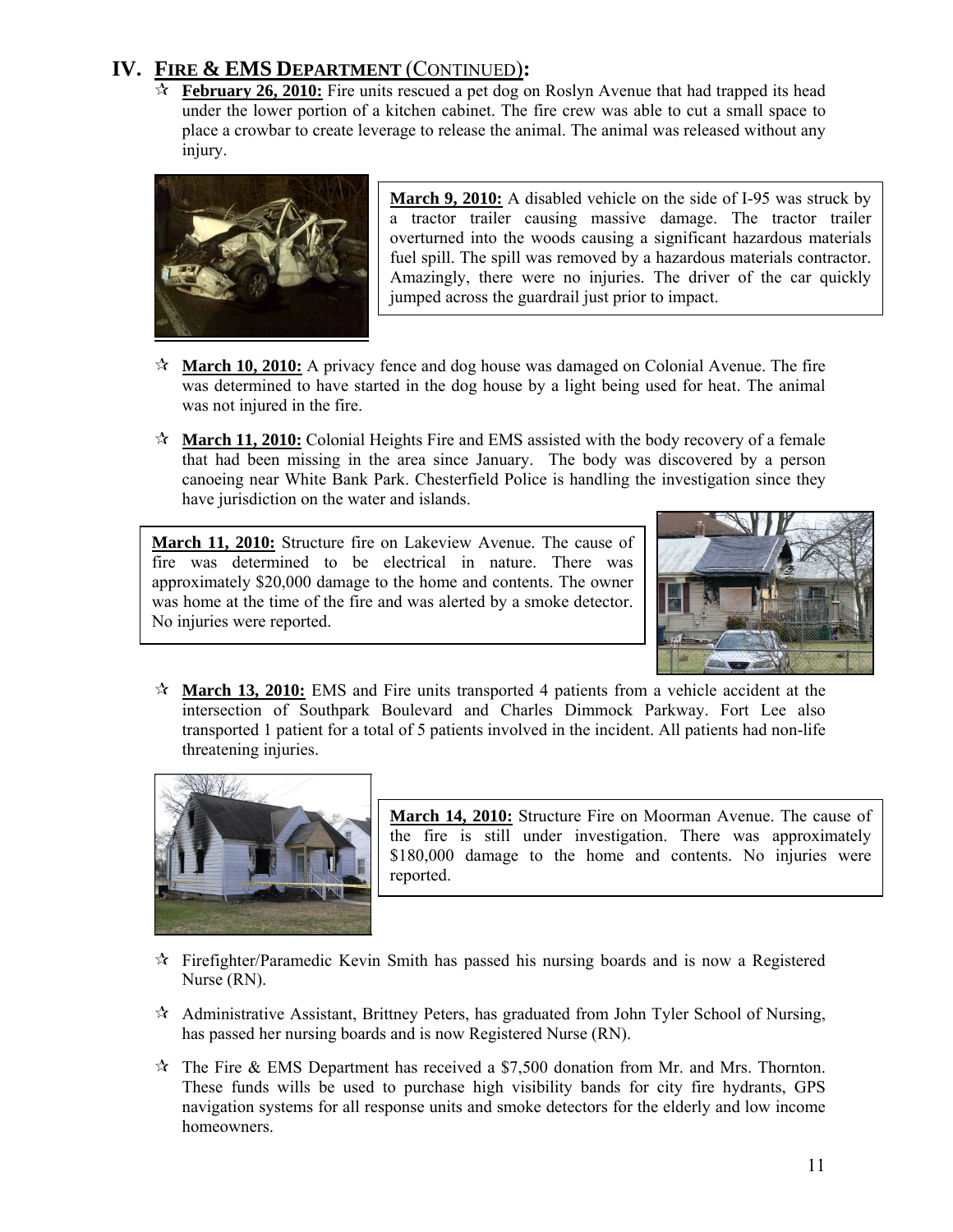# **IV. FIRE & EMS DEPARTMENT** (CONTINUED)**:**

- Congratulations to Volunteer members Katie Fenderson, Will Smith, and Brittany Perkinson for obtaining their EMT Certifications.
- $\approx$  25 personnel recertified Pediatric Advanced Life Support (PALS) this month
- $\star$  Over 30 personnel recertified Advanced Cardiac Life Support (ACLS) this month
- Congratulations to Lt. Joe Boisseau, FF Jonaaron Evans, FF Johnny Crenshaw and FF Tim Schack for becoming certified child safety seat installers. This is a very intense 40 hour training course.
- $\approx$  Emergency Management was approved to receive \$3,750 for Citizen Preparedness. This money comes from the Central Virginia Urban Security Initiative. The money will be used to purchase 2 laptops and a projector to be used for training.
- $\star$  Emergency Management was approved to receive \$5,000 for the Local Emergency Management Program (LEMPG). This money will be used for improvement to the Emergency Management program in Colonial Heights.
- $\approx$  The CERT team had their quarterly meeting on March  $8<sup>th</sup>$ . Topics included the 2010 Continuing Ed classes schedule and two projects: Fire Hydrant Reflective Tape and Updated Merchant Information.

### **V. FINANCE DEPARTMENT:**

| Checks processed: | General Fund   | 408   |
|-------------------|----------------|-------|
|                   | Payroll Checks | 658   |
|                   | Other          | 105   |
|                   | Total          | 1,171 |

- Five (5) alarm citations were processed during March.
- Continuing personal property and real estate tax reconciliation procedures that were taken over from Treasurer.
- Completed preliminary budget worksheets and budget estimates. Participated in completion of final proposed budget document.
- **Purchasing**  225 total purchase orders were completed with 175 being processed by the purchasing and 50 departmental purchases being reviewed as compared to 217 being completed for the same period in 2009. In addition 178 check requests were prepared by departments which are not processed by Purchasing.

### • **Bids Issued/Opened during the month:**

- ° Invitation # 10-02023-961, Sale of Leaf Vacuum, was opened on March 2. Only one bid was received. Unit has been picked up.
- ° Invitation # 10-02173-962, Commercial Real Estate Brokerage Services for the former landfill was received on March 2. A total of four proposals were received.
- $\degree$  Invitation # 10-02243-963, Architect and Engineering Services for the preliminary design of an adaptive reuse for the former Colonial Heights Baptist Church, was received on March 26. A total of ten proposal were received. One PPEA proposal was also received.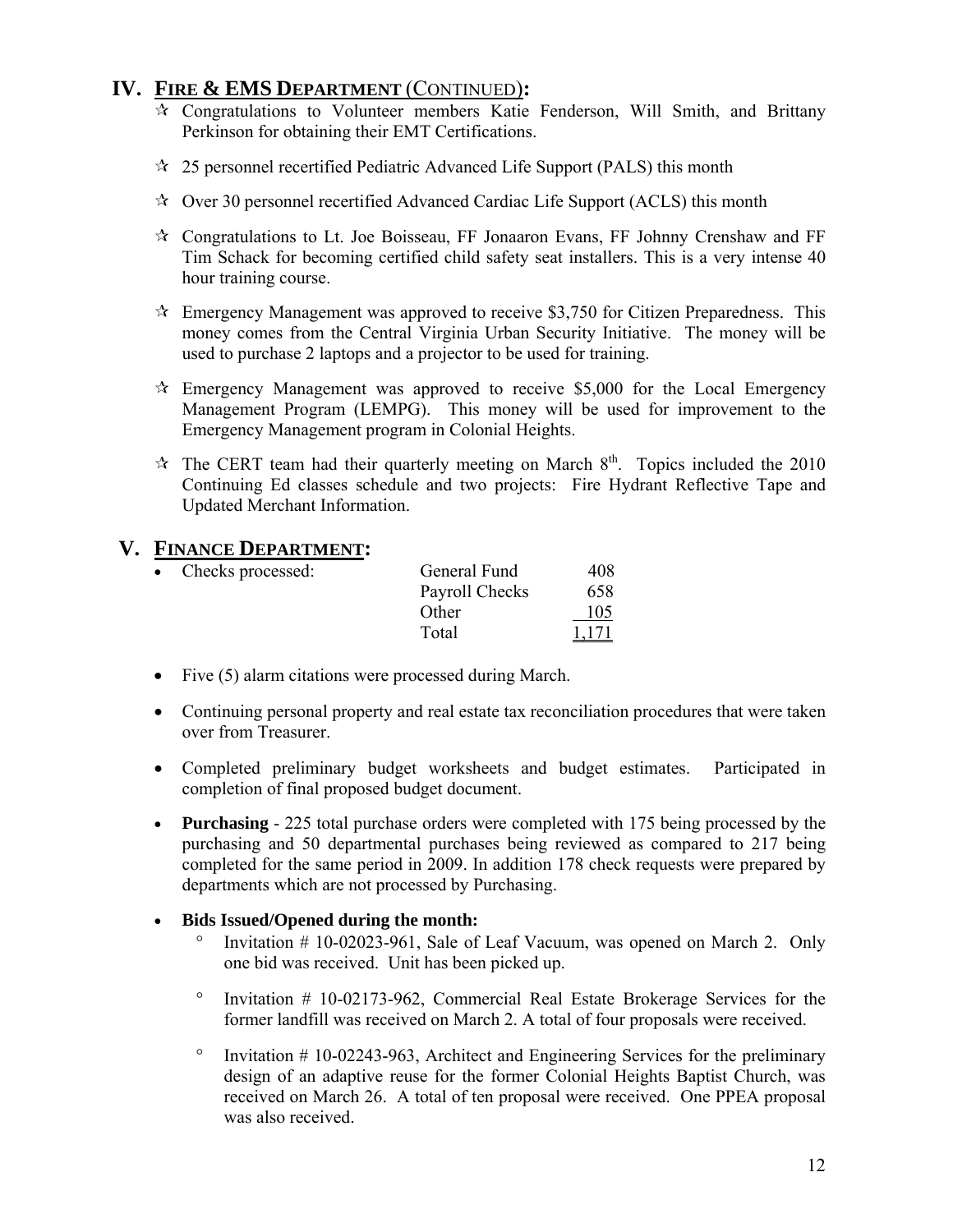# **V. FINANCE DEPARTMENT** (CONTINUED)**:**

# • **Other Purchasing Activity**:

- Department continued to turn in their pagers. The City started out with 124 pagers, and we are now down to 13 pagers.
- ° Continued to issued purchase orders under the Community Development Block Grand (CDBG)
- ° Attended trade show on copiers. We are looking at entering into new lease agreements on the City Hall copier, and the copier in the City Clerks office.
- ° Renewed maintenance agreement for scanning equipment in police records.
- ° Purchase Order issued to Commonwealth Engineering to rebuild and purchase pumps for animal shelter.
- ° Purchase Order issued to Proactive, to retrieve information, from damage hard drive at Utilities Department.
- ° Purchase Order issued to M& W Printers, for the printing and mailing of Real Estate and Personal Property bills.

### • **Risk –**

### • **Property Claims:**

The Utilities Department had a major hard drive failure. The City has issued a Purchase Order to Proactive, to recover the loss data.

### • **Automobile Claims:**

Fire Department Utility truck was struck by another vehicle that was entering City Hall. Damage to the City vehicle was \$1,200. Battlefield Park will be doing the repairs.

### • **Pending Litigation:**

- Notice received regarding a pending litigation concerning the actions of three police officers.
- **Utility Billing** During March:
	- $Bi$ -monthly Utility Bills Sent 3,655
	- Delinquent Notices Sent 628
	- Delinquent Notices Percentage 18.2%
	- Services cut off for nonpayment on March  $10^{th}$  was 133.
- Work orders for March 2010:
	- $\text{Leaks} 21$
	- New Accounts  $-69$
	- **•** Terminations 66
	- $Extensions 58$
	- $Clean 10$
	- **•** Emergency Cut Off  $-0$
	- Pulled  $0$

Utility Billing Generated State Setoff Collections March - \$1,666.10.

# **VI. HUMAN RESOURCES DEPARTMENT:**

• **Advertisements**

| Department         | Position                                               |
|--------------------|--------------------------------------------------------|
| Parks & Recreation | Facilities/Groundskeeper II                            |
| Parks & Recreation | Facilities/Groundskeeper III (Promotional Opportunity) |
| Public Works       | Concrete Technician                                    |
|                    |                                                        |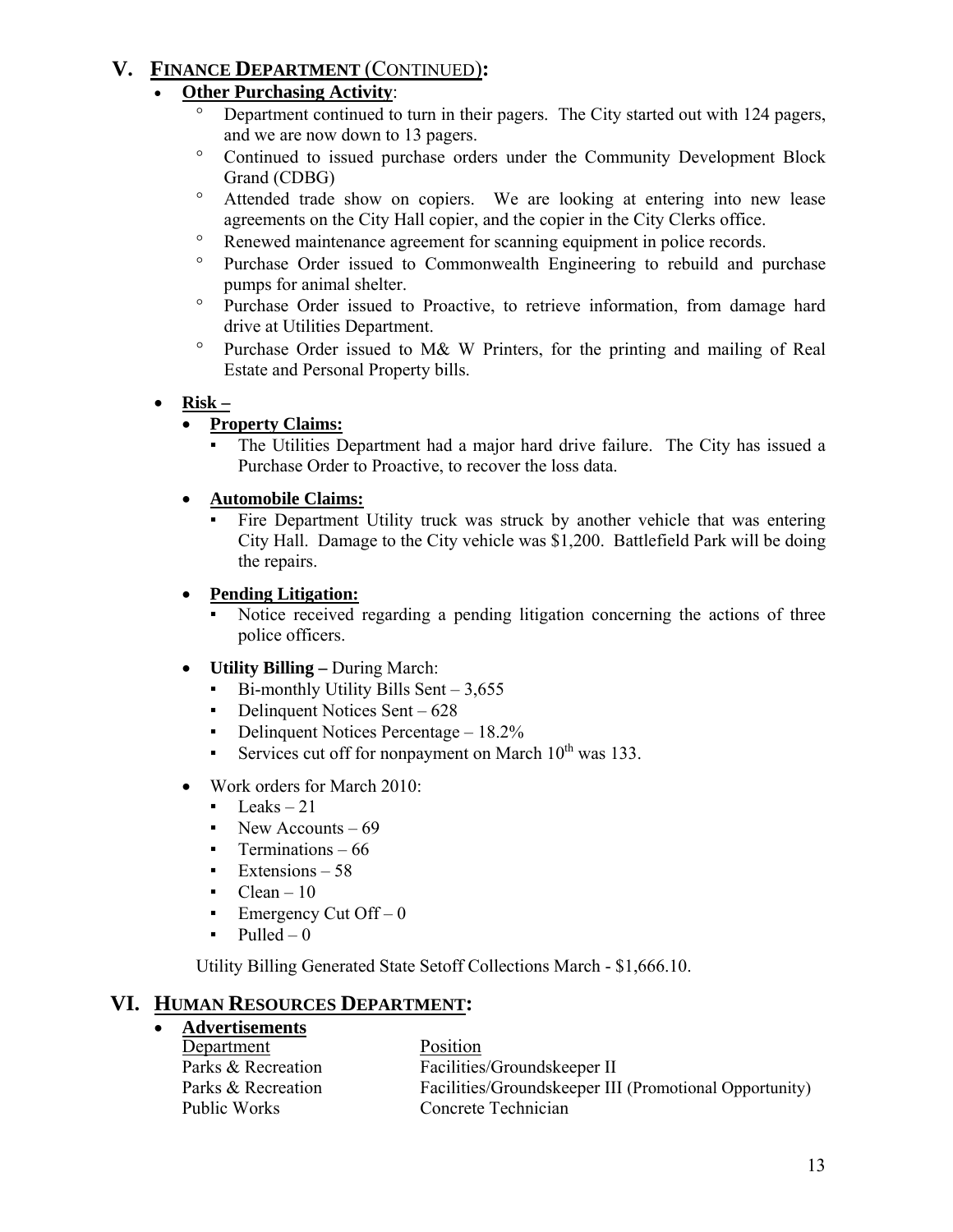# **VI. HUMAN RESOURCES DEPARTMENT** (CONTINUED)**:**

#### • **Applications & Testing**

A total of (105) applications were received for the Facilities/Groundskeeper II position in the Parks & Recreation Department.

Panel interviews for the Police Lieutenant and Police Sergeant promotional processes were held on March 24 – 25, 2010.

#### • **Miscellaneous**

- $\mathcal{R}$  The following new employee orientation sessions were held in March 2010: Gary Sink (Certified Police Officer) and Matthew Spruill (Recreation Superintendent).
- $\mathcal{A}$  Human Resources Liaison representatives were introduced to the revised workers' compensation reporting system "Nurse Triage 24", which replaced the previous Company Nurse reporting system effective March 15, 2010. The new system will reduce the hold time for callers and provide needed follow-up services.
- $\hat{\mathcal{F}}$  The Human Resources Department participated in two Virginia Employment Commission Telephonic Fact-finding Interviews for unemployment claims during March 2010.
- $\mathcal{R}$  The Human Resources Liaison group met on March 24, 2010 to review and discuss the following topics: workers' compensation reporting through NT24 and several personnel policies (e.g. military leave, Family & Medical Leave Act (FMLA), and social media).

#### • **Workers Compensation**

The following workers' compensation report was filed during the month of March 2010:

Date Department Description of Injury 03-02-10 Public Works Right knee hit & bruised while removing metal post from ground.

### **VII. INFORMATION TECHNOLOGY DEPARTMENT:**

- $\hat{x}$  The City's web site had 49,657 visits in the month of March with 85,439 page views, including 3,206 visits to the City job listings page. The top five pages visited after the home page were: Jobs, Library, Real Estate Assessment Search, Purchasing RFPs, and Recreation & Parks.
- $\mathcal{R}$  Citizens submitted and city staff processed 353 service requests and questions through the "Citizens Action Center" online during the month of March. The FAQs were viewed 237 times during this same period. March's City e-News was distributed via email to 4,539 customers.
- $\mathcal{R}$  The City instituted new policies this month to govern the use of Social Media and Facebook Comments. As of March 31, the City's Facebook Page had grown to 1,276 fans.
- $\mathcal{R}$  The Fleet Maintenance building's network infrastructure was upgraded in March and joined to the City's Wide Area Network through VPN technology.

# **VIII. LIBRARY:**

- $\overrightarrow{x}$  The library staff circulated 24,459 titles in March.
- $\approx$  The public computer center was used 2,426 times.
- $\approx$  88 children participated in story time.
- $\star$  191 residents registered for new library cards, and an average of 733 residents used the library each day.
- $\mathcal{R}$  The library's meeting rooms were used 116 times.
- $\approx$  3,140 residents visited the Colonial Heights Virtual Library to retrieve 873 articles from their homes and offices.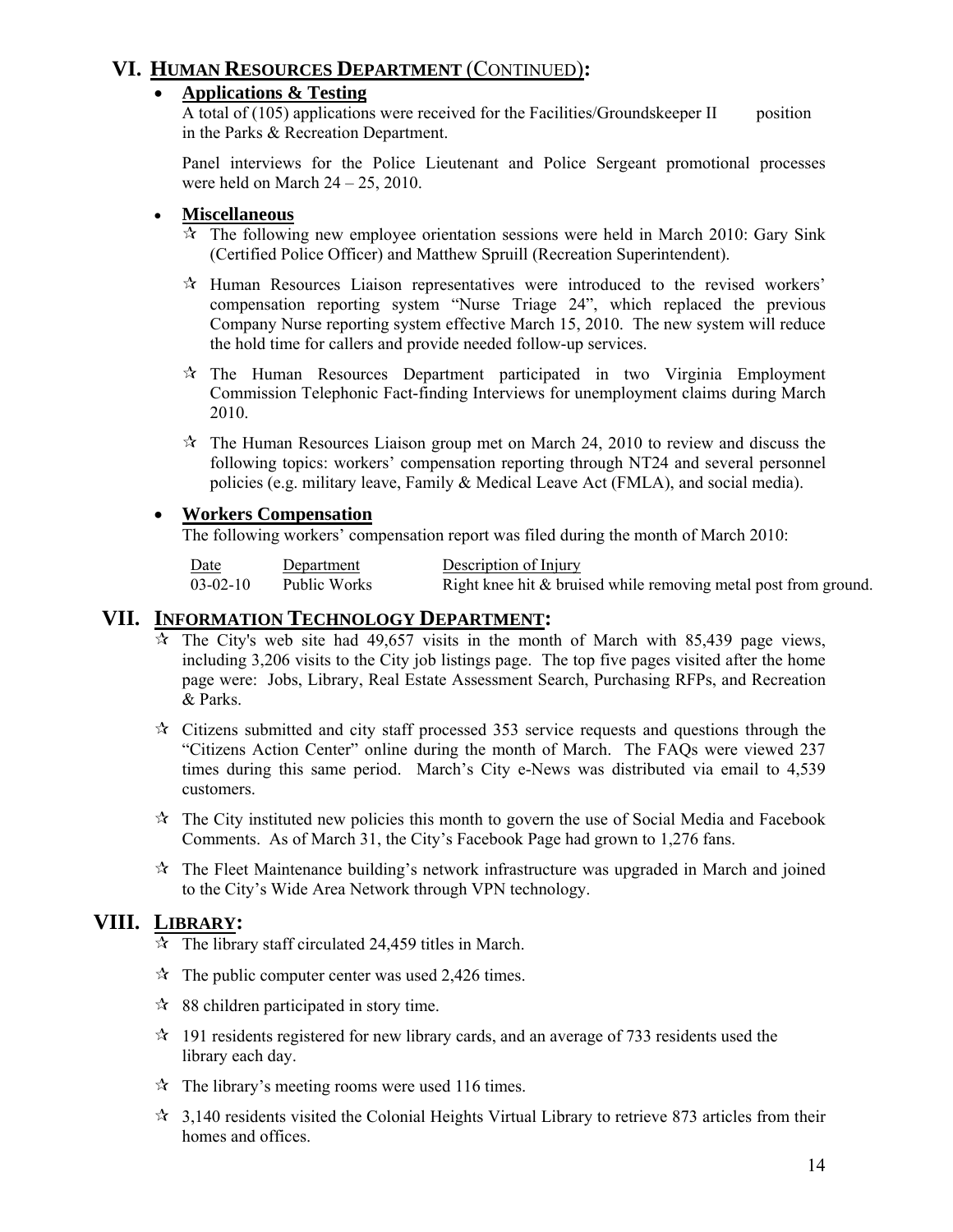# **IX. RECREATION & PARKS:**

| <b>Recreation Activities</b>                           |          |                |  |  |
|--------------------------------------------------------|----------|----------------|--|--|
| <b>Activities</b>                                      | 2010     | 2009           |  |  |
| <b>4-H COVERBUDS</b>                                   | N/A      | 5              |  |  |
| <b>ADULT SOFTBALL</b>                                  | 24 Teams | 27 teams       |  |  |
| <b>BASEBALL-AMERICAN LEAGUE AGES 11-12</b>             | 67       | 56             |  |  |
| BASEBALL-APPOMATTOX TRAVEL AGES 14-16                  | 18       | 32             |  |  |
| BASEBALL-COACH PITCH LEAGUE BOY AND GIRLS 6-8          | 119      | 136            |  |  |
| BASEBALL-MINOR LEAGUE AGES 9-10                        | 78       | 83             |  |  |
| <b>BASEBALL-NATIONAL LEAGUE AGES 13-15</b>             | 50       | 54             |  |  |
| BASEBALL-ROOKIE LEAGUE BOYS AND GIRLS AGES 4-5         | 69       | 65             |  |  |
| <b>BELLY DANCE</b>                                     | 21       | 25             |  |  |
| <b>COMMUNITY ROOM ATTENDANCE</b>                       | 1360     | $\mathbf 0$    |  |  |
| <b>COMMUNITY ROOM RESERVATIONS</b>                     | 26       | $\Omega$       |  |  |
| <b>EASTER EGG HUNT</b>                                 | 392      | N/A            |  |  |
| <b>EASTER EGG NIGHT HUNT</b>                           | 51       | N/A            |  |  |
| <b>INTERIOR DECORATING</b>                             | N/A      | 3              |  |  |
| <b>KARATE</b>                                          | 27       | 21             |  |  |
| MARTINA MCBRIDE/TRACE ADKINS CONCERT TICKET GIVE-A-WAY | 400      | N/A            |  |  |
| <b>PARK ATTENDANCE</b>                                 | 770      | 700            |  |  |
| <b>PARK RESERVATIONS</b>                               | 10       | $\overline{7}$ |  |  |
| <b>POWER</b>                                           | 6        | 5              |  |  |
| <b>SIGN LANGUAGE</b>                                   | 9        | N/A            |  |  |
| <b>SKATEBOARD PARK</b>                                 | 237      | 216            |  |  |
| SKATEBOARD CONTEST PARTICIPANTS                        | N/A      | 24             |  |  |
| SKATEBOARD CONTEST SPECTATORS                          | N/A      | 150            |  |  |
| SOFTBALL-JUNIOR GIRLS SOFTBALL AGES 11-13              | 43       | 43             |  |  |
| SOFTBALL-PEE WEE GIRLS SOFTBALL AGES 9-10              | 65       | 46             |  |  |
| SOFTBALL-GIRLS FAST PITCH TRAVEL TEAM                  | n/a      | $\overline{7}$ |  |  |
| TAE BOX                                                | 28       | 18             |  |  |
| TEEN CENTER ATTENDANCE-CHHS STUDENTS                   | 127      | N/A            |  |  |
| TEEN CENTER ATTENDANCE-CHMS STUDENTS                   | 375      | N/A            |  |  |
| <b>TEEN DANCE</b>                                      | 120      | 129            |  |  |
| <b>TEEN PAINTING CLASS</b>                             | 4        | N/A            |  |  |
| <b>TRI-STAR BASKETBALL</b>                             | 18       | 23             |  |  |

Teen Center Peak Hours of Attendance (Monday thru Thursday)-3:30 p.m. to 5:30 p.m. Teen Center Peak Hours of Attendance (Friday and Saturday)-3:30 p.m. to 8:30 p.m. Teen Center Peak Hours of Attendance (Sunday)-1:00 p.m. to 3:00 p.m.

| <b>Senior Citizen Center Activities</b> |      |      |  |
|-----------------------------------------|------|------|--|
| <b>Activities</b>                       | 2010 | 2009 |  |
| AARP                                    | 28   | n/a  |  |
| <b>Advisory Board Meeting</b>           | 10   | 8    |  |
| <b>Bingo in Center</b>                  | 82   | 72   |  |
| <b>Bob Ross Video Painting</b>          | n/a  | 7    |  |
| <b>Bowling</b>                          | 192  | 160  |  |
| <b>Bridge-Party</b>                     | 120  | 96   |  |
| <b>Bridge-Tournament</b>                | 116  | n/a  |  |
| Club Meeting                            | 162  | 182  |  |
| Crochet & Knitting                      | 49   | 47   |  |
| Dance-USA Dance Masters                 | 62   | n/a  |  |
| Dance-Seniors                           | 87   | n/a  |  |
| <b>Easter Crafts Volunteers</b>         | 8    | n/a  |  |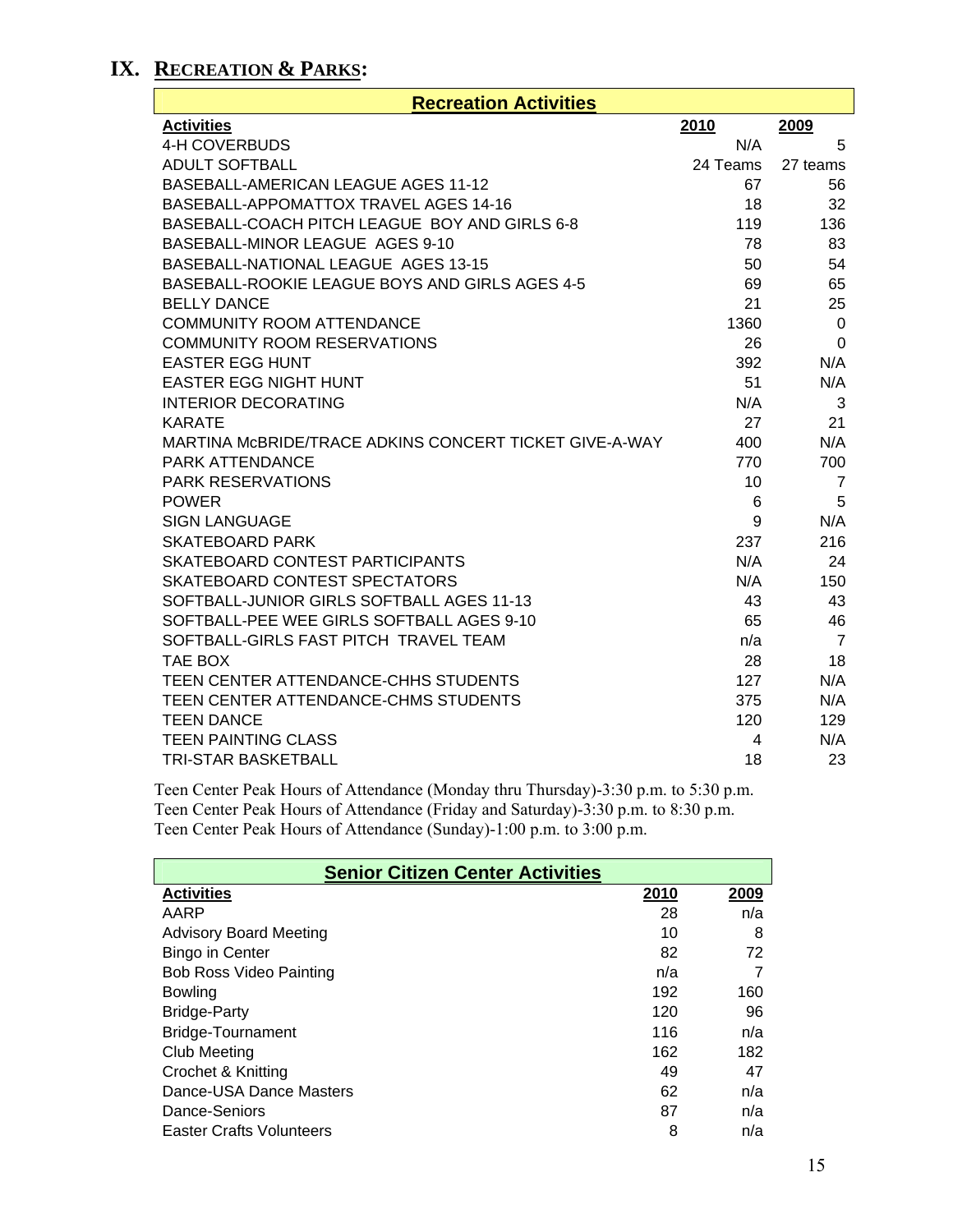# **IX. RECREATION & PARKS** (CONTINUED)**:**

| <b>Senior Citizen Center Activities</b>                |          |             |             |
|--------------------------------------------------------|----------|-------------|-------------|
| <b>Activities</b>                                      |          | 2010        | 2009        |
| <b>Floor Exercises</b>                                 |          | 310         | 98          |
| <b>Golfers Meeting</b>                                 |          | 118         | 98          |
| Kay's Oil Painting Class                               |          | 18          | 20          |
| Line Dance Class                                       |          | 43          | 40          |
| Lunch Out & From the Heart                             |          | n/a         | 11          |
| <b>Movies</b>                                          |          | 4           | 4           |
| <b>Painters Group</b>                                  |          | 52          | 42          |
| Sing A-Long                                            |          | 46          | 36          |
| Sing-a-long CH Health Care Center                      |          | 8           | 12          |
| <b>Sit Down Exercises</b>                              |          | 299         | 264         |
| Splash of Color Class                                  |          | 11          | 14          |
| St. Patrick's Day Sing-A-Long                          |          | n/a         | 20          |
| <b>Strength Training Class</b>                         |          | 233         | 118         |
| Swap Shop                                              |          | n/a         | 22          |
| Tai Chi                                                |          | 66          | 36          |
| Tap Class Advance                                      |          | 128         | n/a         |
| <b>Tap Dance Beginners</b>                             |          | 47          | 150         |
| Tap Dance Intermediate                                 |          | 101         | n/a         |
| <b>TRIAD Meeting</b>                                   |          | 25          | n/a         |
| <b>Trip-Atlantic City</b>                              |          | 40          | n/a         |
| <b>Trip-Carolina Outlets</b>                           |          | n/a         | 24          |
| <b>Trip-First Street</b>                               |          | 23          | n/a         |
| Trip-Museum                                            |          | 11          | n/a         |
| <b>Trip-Riverside Theater</b>                          |          | 36          | n/a         |
| Trip-Terra Cotta Warriors (Washington)                 |          | 36          | n/a         |
| Watercolor                                             |          | 14          | 25          |
| Yoga                                                   |          | 160         | 106         |
| Zoomer Boomer                                          |          | 310         | 203         |
| Total                                                  |          | 2139        | 1343        |
| <b>Meals</b>                                           |          | 2010        | 2009        |
| <b>Bags</b>                                            |          | 20          | 50          |
| <b>Breakfast Meals</b>                                 |          | 40          | 125         |
| Home Del Meals                                         |          | 40          | 125         |
| <b>Site Meals</b>                                      |          | 0           | 0           |
| Total                                                  |          | 100         | 300         |
| <b>Meal Donations</b>                                  | \$15.00  |             | \$65.00     |
| <b>Transportation</b>                                  |          | 2010        | <u>2009</u> |
| <b>Total Passengers</b>                                |          | 580         | 831         |
| <b>Total Miles</b>                                     |          | 3181        | 3520        |
| Wheelchairs                                            |          | 21          | 54          |
| <b>Volunteer Hours</b>                                 |          | 25          | 0           |
| <b>Transportation Donations</b>                        | \$136.00 |             | \$130.80    |
| <b>Violet Bank Museum</b>                              |          | <u>2010</u> | 2009        |
| Attendance                                             |          | $*401$      | 238         |
| *Includes 250 VBM booth visitors @ SS VA Heritage Days |          |             |             |

(Sutherland)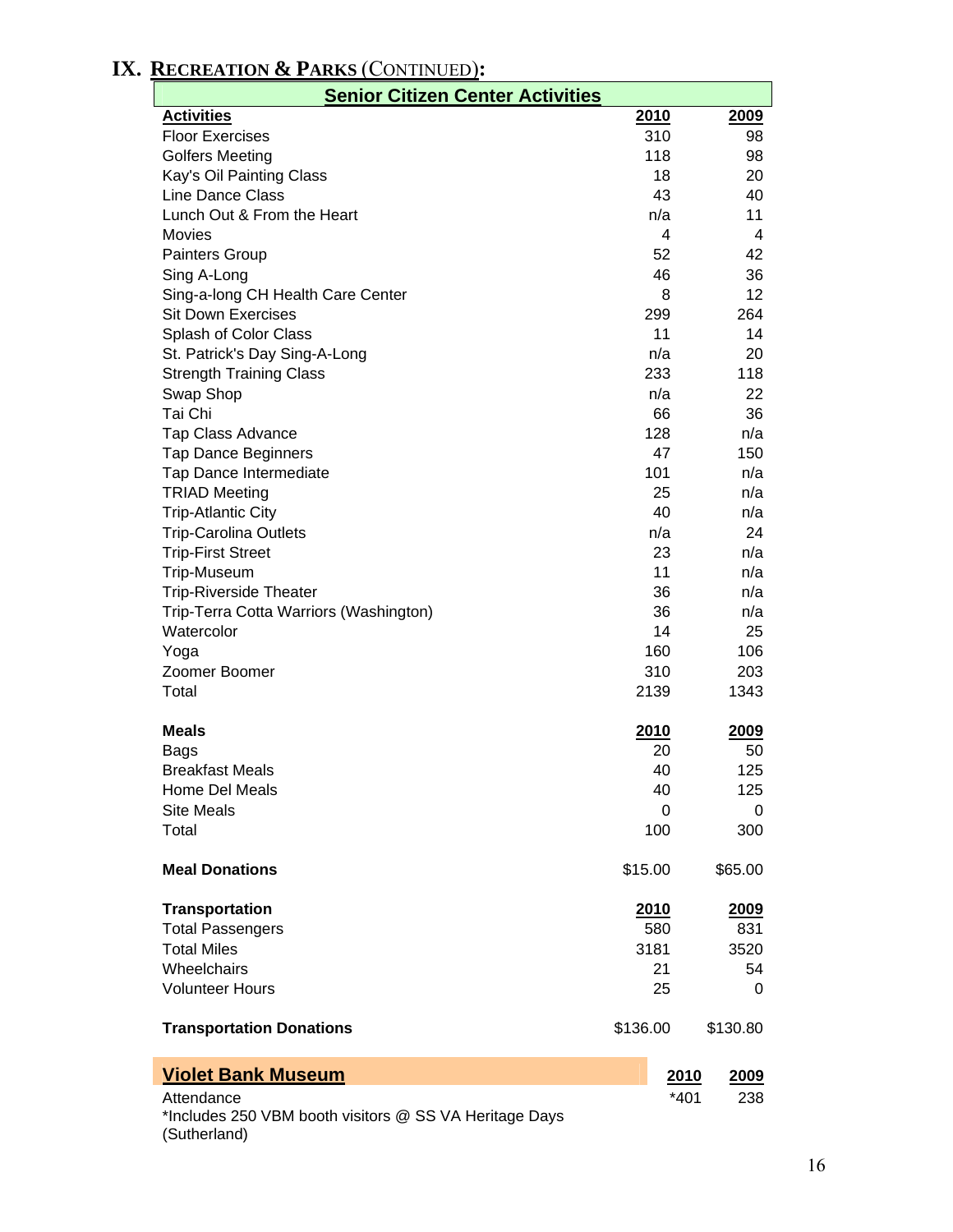# **IX. RECREATION & PARKS** (CONTINUED)**:**

### **Violet Bank Museum** (Continued):

- $\Delta$  Displayed at the Southside VA Heritage Days.
- $\mathcal{R}$  Received several items for the museum.
- $\mathcal{R}$  Repair work on back porch and roof.
- $\mathcal{R}$  Prepared for and planned for the Spring program tour.
- $\mathcal{A}$  Met with web designer to finalize webpage & personally donated first year's bandwidth fee.

# **Parks, Buildings and Grounds**

- Cleaned White Bank Park, Lakeview Park, and Ft. Clifton Park as needed.
- $\hat{x}$  Picked up trash around Municipal Building complex and Library (daily).
- $\mathcal{R}$  Cleaned restrooms as needed at all parks and ball fields.
- $\mathcal{R}$  Pick up trash and empty trash cans around all ball fields and soccer fields as needed.
- $\mathcal{R}$  Nail dragged and mat dragged all softball and baseball fields as needed for practice and games.
- $\star$  Lined baseball and softball fields for games and tournaments as needed.
- $\mathcal{R}$  Blew and hauled leaves from White Bank Park to transfer station.
- $\mathcal{R}$  Power washed side of building on Shop.
- $\mathcal{R}$  Blew off sand and salt from sidewalks at Community Center.
- $\forall$  Utilized prisoners to clean up sticks and debris at Soccer Complex. Hauled items to transfer station.
- $\mathcal{R}$  Picked up supplies from Va. Distribution Center.
- $\mathcal{R}$  Turned water on at all parks and ball fields.
- $\mathcal{R}$  Checked all bathrooms at parks and ball fields for maintenance issues after turning on water.
- $\mathcal{R}$  Tore down walls of dugouts at A-field. Hauled debris to transfer station.
- $\hat{x}$  Painted poles supporting A-field dugout roof and new siding.
- Laid out and painted soccer fields at Soccer Complex and Middle School.
- $\mathcal{R}$  Painted soccer fields as needed for games and practice.
- $\mathcal{R}$  Moved all soccer goals in place at Soccer Complex and stacked down.
- $\mathcal{R}$  Raked and removed leaves and debris at Floral Ave & Floral M Hill playground.
- $\mathcal{R}$  Repaired door in center field fence at Shepherd Stadium.
- $\mathcal{R}$  Repaired pitching mounds on baseball and softball fields as needed.
- $\mathcal{R}$  Spread Tur-face, sand, and top soil in all goal mouths at Soccer Complex.
- $\mathcal{R}$  Removed windscreen off top of dugouts at Civic Field.
- $\mathcal{A}$  Moved trash cans and benches from behind Shepherd Stadium to Soccer Complex.
- $\mathcal{R}$  Moved bleachers to fields at Soccer Complex.
- $\mathcal{R}$  Installed batting cage nets at High School, Civic Field, and Shepherd Stadium.
- $\mathcal{R}$  Repaired broken water pipe in men's restroom and broken toilet in women's restroom at Lakeview softball fields.
- $\mathcal{A}$  Moved playground equipment into shed.
- $\mathcal{R}$  Repaired ruts on High School baseball field.
- $\vec{x}$  Replaced dog doors on runs, cables and pulleys on dog doors at Animal Shelter.
- $\mathcal{R}$  Installed new siding and trim on concession stand at Lakeview softball field.
- $\mathcal{R}$  Replaced broken soap dispenser in women's restroom at Police Dept.
- $\mathcal{R}$  Performed preventative maintenance on paint machine.
- $\mathcal{R}$  Repair broken benches at Soccer Complex.
- Marked dead trees to be removed at Soccer Complex.
- $\mathcal{R}$  Took pads to Soccer Complex and installed around light poles.
- Took Z-masters to Conners for servicing.
- Took Kubotas to Sandy's Tractor for servicing.
- $\mathcal{R}$  Took reel mower to Smith Turf for servicing.
- Cleaned out metal shed in Shepherd Stadium.
- $\mathcal{A}$  Moved furniture at Courts Building.
- $\mathcal{R}$  Cut grass Shepherd Stadium, Lakeview 1 & 2, Floral Ave Park, and Edinbourgh Park.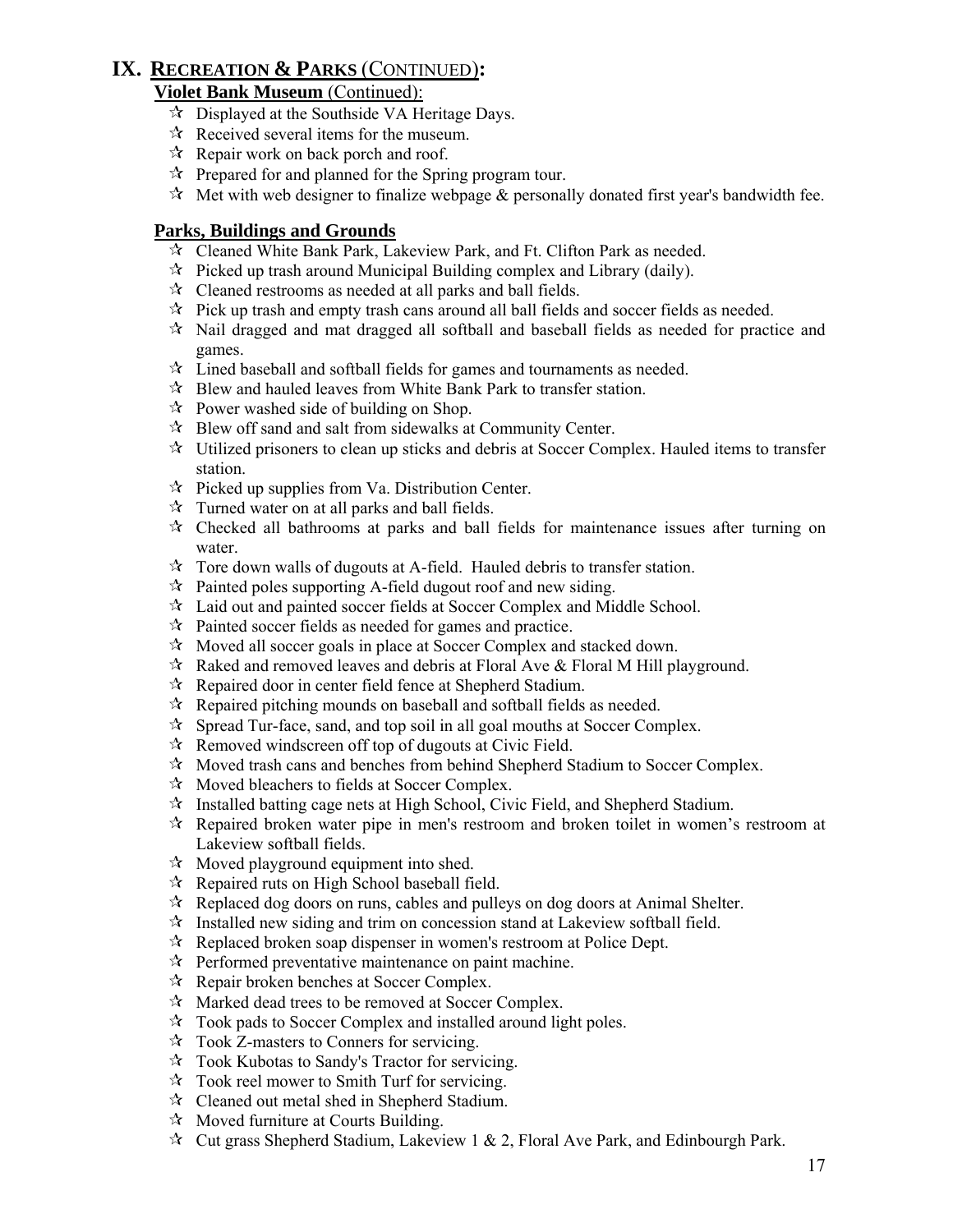# **IX. RECREATION & PARKS** (CONTINUED)**:**

- $\mathcal{R}$  Replace tennis nets at Lakeview Park tennis courts.
- $\mathcal{R}$  Replaced soccer nets on goals at Soccer Complex.
- $\mathcal{R}$  Installed temporary fence at High School softball field.

# **X. OFFICE ON YOUTH & HUMAN SERVICES:**

### ¾ **YAC Activities**

- 14 YAC members attended monthly meeting
- 7 members worked on Youth Forum
- 18 members worked on Youth Forum on three evenings
- 18 members attended Youth Forum
- 4 members attended VSU Youth Leadership Summit

#### ¾ **Kids' After-School Program**

- March KAP Family Dinner 74 family members attended. Parenting Class was held on "Age Appropriate Chores"
- New participant registered for KAP at Lakeview Elementary

### ¾ **Substance Abuse Prevention Activities**

- CADRE meeting
- 16 Youth received VaABC, VASAP, MADD, State Police information when they received their driver's license
- Presented "Red Watch Band" information to 26 students at John Tyler Community College

#### ¾ **Better Beginnings Coalition**

- Coordinator attended staff meeting at Office on Youth
- Researched "Teen Dating Violence" and made display and brochures to be distributed on Teen Forum
- Counseled teens about responsible internet use
- Attended Youth Forum and had informational display
- Attended Domestic Violence Task Force monthly meeting
- Worked on booklets and brochures for display at Library during April in recognition of Domestic Violence Prevention Month

### ¾ **Ongoing Monthly Meetings/Trainings**

- Participated in 3 days of training on Environmental Strategies for Prevention of Substance Abuse, with national leaders in the field
- System of Care strategic planning retreat a joint multi-disciplinary effort with Chesterfield & Colonial Heights
- Community Corrections Justice Board
- Regional Drug Free Alliance
- Juvenile & Domestic Violence Task Force
- Inter-Agency Prevention Team 15 students were served
- Underage Drinking Task Force
- Underage Drinking Prevention Town Hall Meeting
- Toastmasters International
- Life Skills with 115 students at Colonial Heights Middle School
- "Motivational Interviewing: Guiding People to Change" webcast
- VDH "Preventing Violence Against Women on Campus" webcast
- "Alcohol Messages in Music" Audio Conference (UDETC)
- Positive Parenting Coalition Meeting
- "See It, Name It, Change It" DSS Training
- Café Conversations with SAFE
- Attended "Train the Trainer" for "Red Watch Band" at Stoneybrook University, NY
- Dr. Ron Prinz "Positive Parenting Program" Positive Parenting Coalition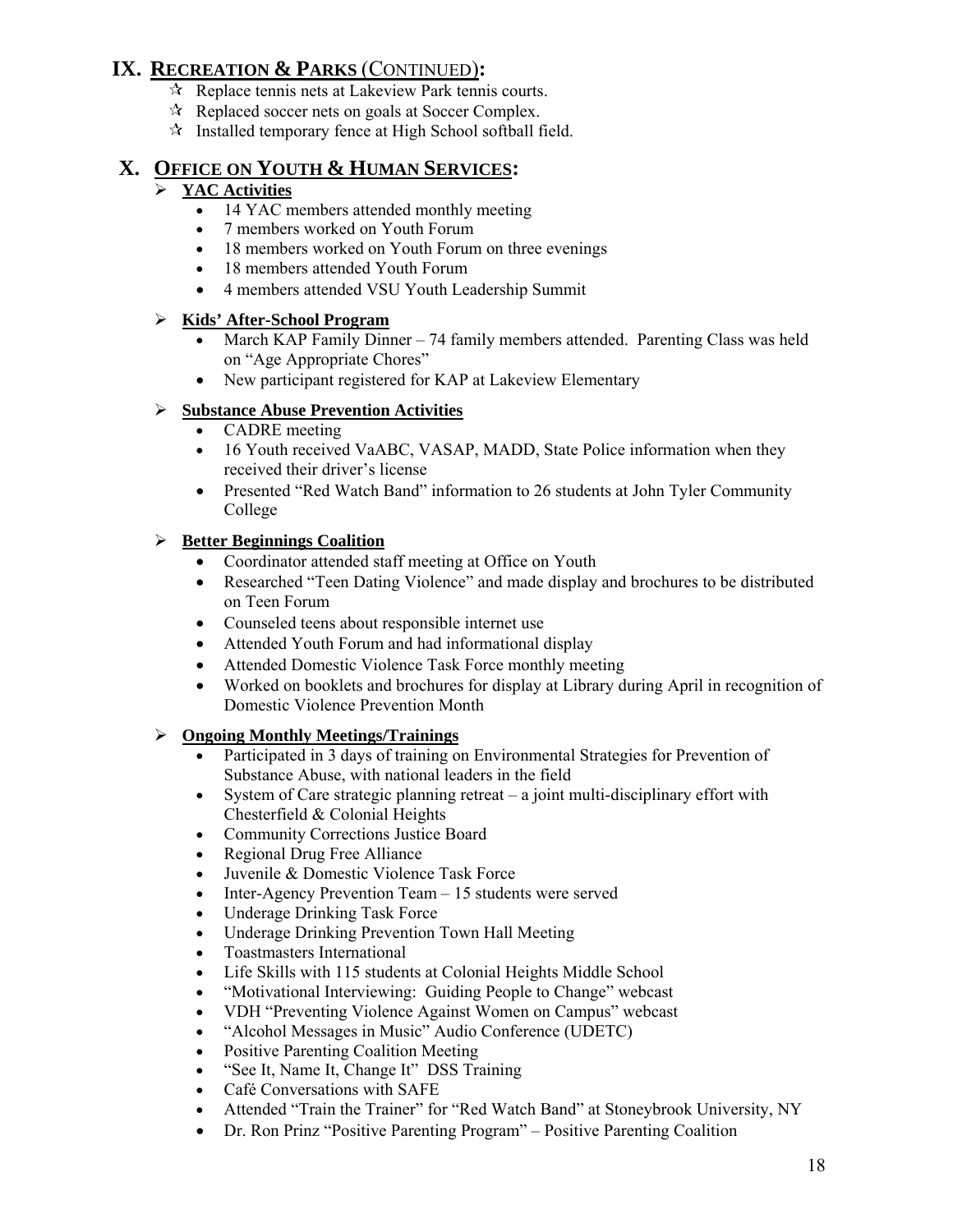# **X. OFFICE ON YOUTH & HUMAN SERVICES** (CONTINUED)**:**

#### **Diversion Program Participation:**

#### ¾ **Parenting**

• "3 families completed "Parenting With Love & Limits"

#### ¾ **Community Service**

• 21 youth completed 257 hours of Service Learning

#### ¾ **Shoplifting Diversion**

• 35 youth and a parent attended the Shoplifting Diversion Program

#### ¾ **Anger Management**

- 1 youth completed, and 7 youth began Anger Management Classes
- ¾ **Substance Abuse Education**
	- 1 youth participated in Substance Abuse Education

#### ¾ **Shoe Fund**

• Shoe Fund assisted family who had experienced a home fire with shoes for 3 children

# **XI. FLEET MAINTENANCE:**

|      | # of Workorders | Total       | <b>Sublet</b> | <b>Sublet Total</b> |
|------|-----------------|-------------|---------------|---------------------|
| 2010 |                 | \$15,131.75 |               | \$554.25            |
| 2009 | 86              | \$13,765.86 |               | \$220.00            |

Maintenance cost for the 3 quarters of this fiscal year compared to the last three are:

|         | Sublet      | Total        |
|---------|-------------|--------------|
| 2006/07 | \$17,827.87 | \$158,269.64 |
| 2007/08 | \$7,372.22  | \$148,891.38 |
| 2008/09 | \$14,498.64 | \$134,148.91 |
| 2010/09 | \$9,601.50  | \$142,249.30 |

### **XII. PUBLIC WORKS & ENGINEERING** (CONTINUED)**:**

#### *Horticulture*

Removed leaves, limbs and trash from the following locations:

• Temple Avenue at I-95, White Bank Park, Lynchburg Avenue, Fort Clifton, Archer Avenue, City Hall, Legacy Garden, Marvin Avenue, Chesterfield Avenue, and Flora Hill

Weeded, weed eated, cut grass and edged the following locations:

- Courthouse, Temple Avenue at I-95, City Hall, Public Safety Building, Public Works Office, Ashby Avenue, Fort Clifton, entrance sign on Temple Avenue, Library, Police Station, Flora Hill, Archer Avenue, Arlington Avenue, Violet Bank Museum, Lynchburg Avenue, and Fire Station II
- Continue to check all sites daily.
- Graded embankment across from Legacy Garden where a truck with dual wheels made ruts.
- Trimmed Pumas Grass at White Bank Park and Ashby Avenue.
- Pruned trees removed limbs and planted Dogwood Tree at the Library.
- Meet with Women's Club at Violet Bank discussed possible new planting site.
- Cleaned and removed metal stakes around Spruce Tree at Courthouse.
- Pruned two Crepe Myrtles at 124 Lafayette Avenue.
- Planted a Magnolia Tree at Violet Bank.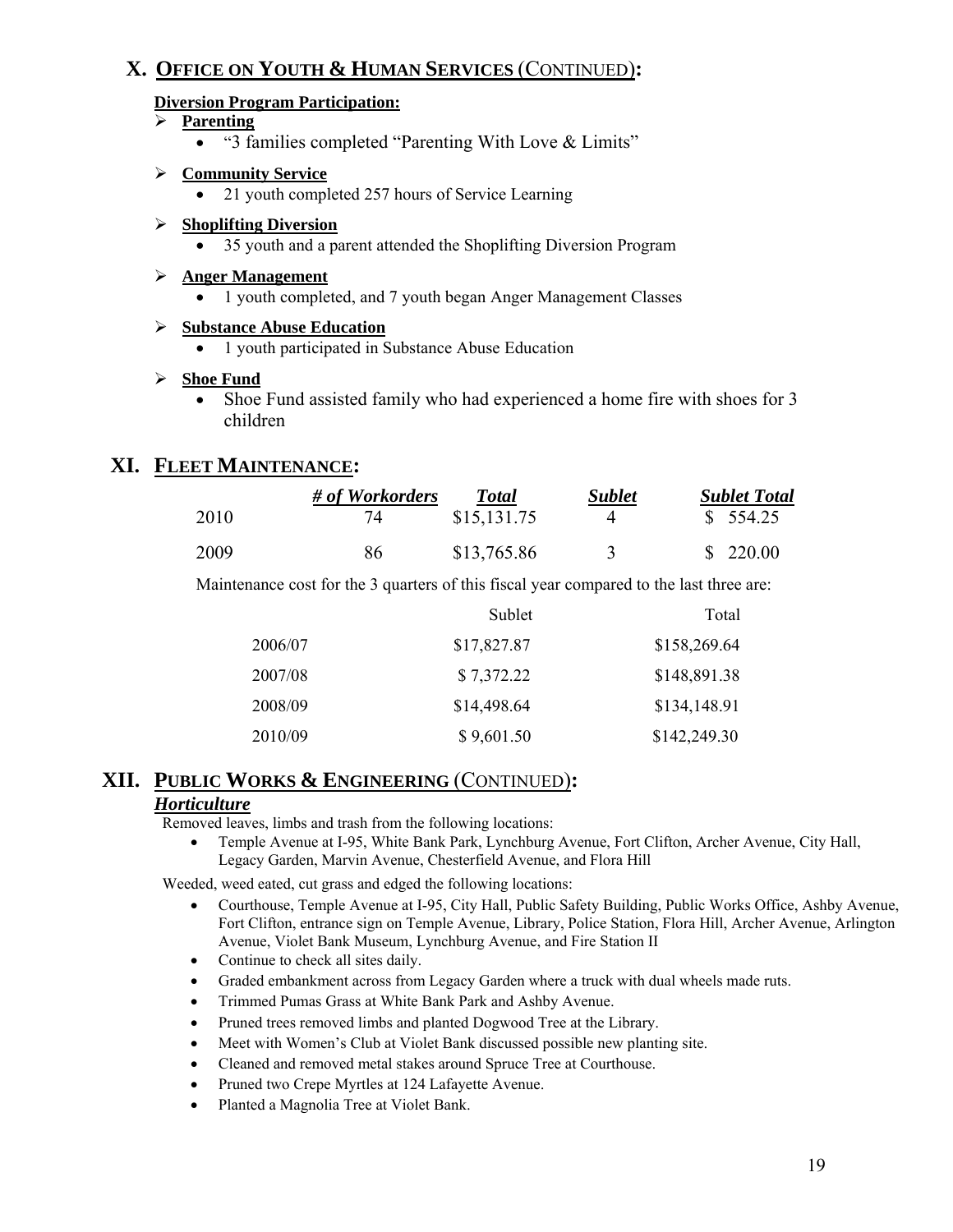# **XII. PUBLIC WORKS & ENGINEERING** (CONTINUED)**:** *Vegetation*

*Picked up litter at the following locations:* 

- 
- Charles Dimmock Parkway Temple Avenue
- 
- 
- 
- Boulevard Archer Avenue
	-
- Roslyn Road Conduit Road
- Westover Avenue Entrance to Animal Shelter
- Lakeview Avenue Public Works Complex

*Cut and trimmed grass at the following location:* 

• 3500-3600 block of Boulevard

#### *Trimmed tree limbs at the following locations:*

• Alley between Hamilton and Cameron Avenues • Boulevard

#### *Other*

- Responded to misc. request concerning dead trees/limbs, leaves, dead animals, curb and gutters, sidewalks and drainage issues.
- Cleaned Recycling Center pushed brush, empty used oil, paints, and loaded metal dumpster.
- Removed standing water, installed an 8" pipe to drain water from field and walkway, removed eight dump trucks of construction materials from Public Works Complex and two loads from area six at the old Landfill to be used as bedding under new road, and assisted with clean up at Roslyn Landing Park on Saturday.
- Removed tree that fell in street at Hamilton and Temple Avenues.
- Removed storm damage at 204 Crestwood Avenue.
- Trimmed limbs and removed debris on railroad bed from Walnut to Temple Avenues to gain access and perform work on bridge.
- Cut small trees, brush and pulled weeds on the embankment at Lakeview Dam.
- Drainage Structure inventory 166 basins has been placed on GPS.

#### *Stormwater and Drainage*

*Street sweeper removed 248 cubic yards of debris from the following locations:* 

- 
- Atlantic Avenue Avon Court
- Holly Avenue Ayshire Road
- 
- Huntington Road Boulevard
- 
- 
- Kensington Avenue Camden Road
- 
- 
- 
- 
- 
- 
- 
- 
- 
- 
- Southpark Boulevard Ellerslie Avenue
- 
- 
- 
- Whitestone Court and Place Hawick Drive
- 
- 
- 
- Woodcliffe Drive
- Archer Avenue Dunlop Farms Boulevard
	-
	-
	- Berkshire Lane
		-
	- James Avenue Brandywine Road
	- Jamestown Road Briarcliff Court and Drive
		-
	- Orkney Road Charles Avenue
- Perthshire Lane Charles Dimmock Parkway
	- Pinecliffe Drive Conjurers Drive
	- Courtland Drive Courtland Drive
	- **Particle Fox Road** Cumberland Drive
	- Salem Court Dogwood Drive
	- Salisbury Road Dunoon Court and Road
- Sancho Alley East and West Westover Avenues
	- Seaton Drive East Roslyn Road
	- Snead Avenue Eastwind Court
		-
	- Stratford Drive Frederick Avenue
- Taylor Lane Germar Court
	- Welesley Lane Hamilton Avenue
		-
	- Wicker Drive Highland Avenue
	- Williamsburg Road Yorkshire Road
	- Windmere Drive Temple Avenue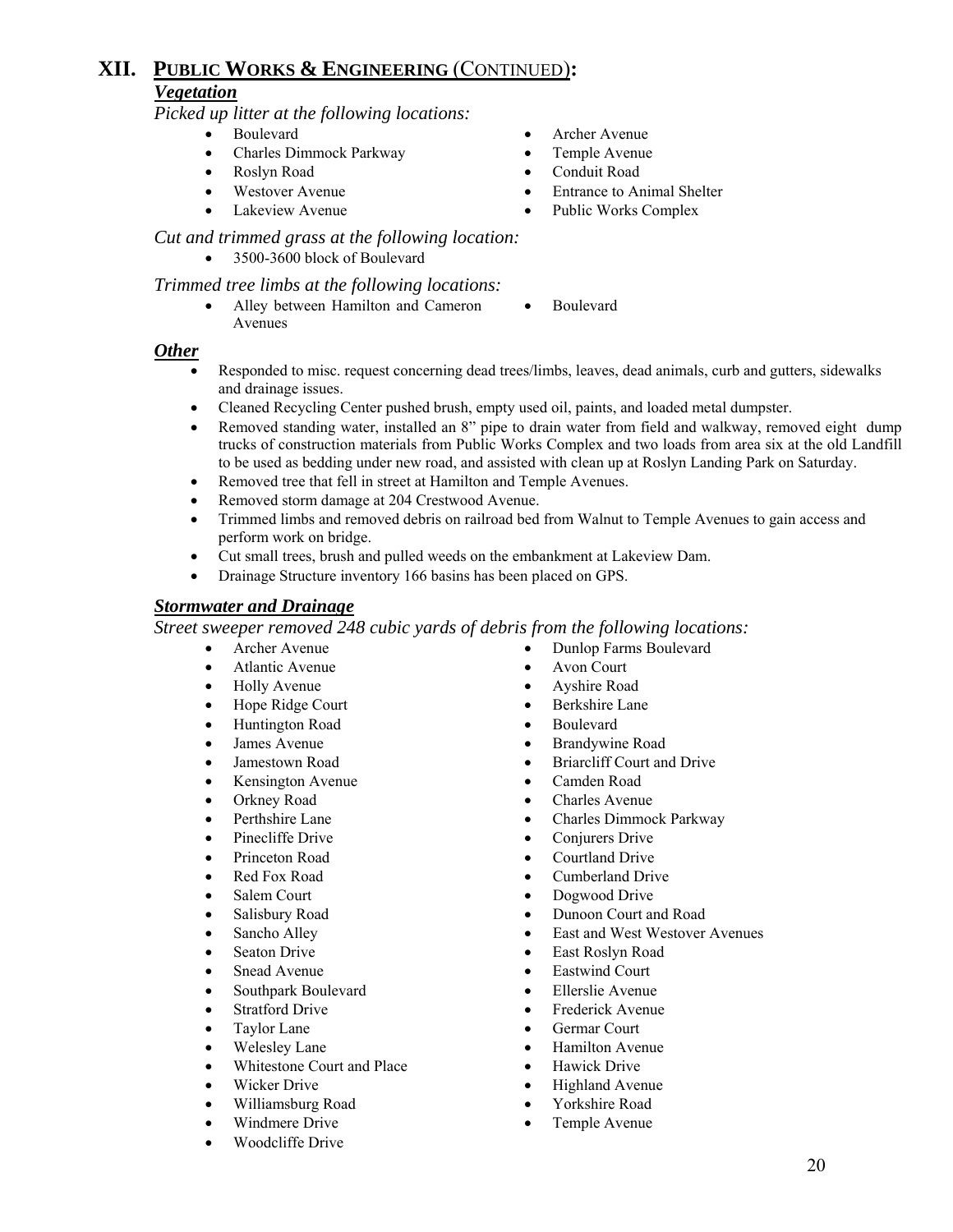# **XII. PUBLIC WORKS & ENGINEERING** (CONTINUED)**:**

*Placed gravel on shoulders, sink holes and alleys at the following locations:* 

- Alley between Lafayette and Hamilton Avenues
- Alley between Suffolk and Norfolk Avenues
- 403 Marvin Avenue Temple Avenue
- 
- Alley between Jefferson and Washington Avenues
- 
- 113 Royal Oak Avenue 416 Moorman Avenue

#### *Repaired storm sewer at the following locations:*

- 
- 105 Lexington Drive
- Alley between Boulevard and Franklin Avenue
- Alley behind Battery Place that runs into Bruce Avenue
- 
- Piedmont Avenue Taswell Avenue
	- Alley between Hamilton and Cameron Avenues
- Alley behind 646 Battery Place Alley behind Dale Avenue Apartments
	-
- 113 Royal Oak Avenue 100 Winston Avenue

*Removed debris from gutters, catch basins, storm drains and drainage ditches at the following locations:* 

- Brookhill Avenue at Forest View Drive
- 1023 Forest View Drive Behind Big Lots
- 
- 206, 208 and 212 Biltmore Drive 1907 Wakefield Avenue
- Chesterfield Avenue Retention Pond Boulevard at Shuford Avenue
- 
- 305 Winston Avenue
- Alley between Dale and Bermuda Avenues
- 
- Sherwood Drive at Boulevard Marvin at Chesterfield Avenues
	-
	-
- Westover at Hamilton Avenues Winston Avenue at Lakewood Drive

#### *Solid Waste*

#### *Recycling*

- 374 citizens used the Recycling Center to dispose of Category 1 Materials, brush, metal products and other recyclable materials.
- Removed (1) 40 cubic yard metal container for recycling.
- Collected \$10.00 for removal of CFC (Freon).

#### *Transportation*

#### *Streets*

*Placed Asphalt in potholes, low areas, shoulders and utility cuts at the following locations:* 

- 313-331 Shade Tree Drive 108 Nottingham Drive
- 
- 
- 910 Forest View Drive 205 Ridge Road
- Cedarwood Avenue at Duke of Gloucester Street
- 
- 238 Honeycreek Court 664 Boulevard
- 
- 
- 
- Westbound Temple Avenue at Conduit Road
- 
- 224 White Sand Court Optimist Club
- 906 Jamestown Road White Bank Road
- 
- Temple Avenue in front of BP Station Riveroaks at Conduit Roads
- 
- 912 Lakewood Drive 113 Norwood Drive
- 604 James Avenue 145 and 147 Carroll Avenue
	-
	- 2110 Boulevard
- 135 Chesterfield Avenue 224 Honeycreek Court
	-
- Old Town Creek Way 715 Old Town Drive
- 152 Chesterfield Avenue Boulevard at Essex Avenue
- 118 Bluffs Court Charles Dimmock Parkway at entrance to Animal Shelter
	- Chesterfield Avenue at Boulevard
- Southpark Boulevard Forest View at Sherwood Drives
	-
	-
	- 3110-3112 Conduit Road Clifton Avenue at Conduit Road
		-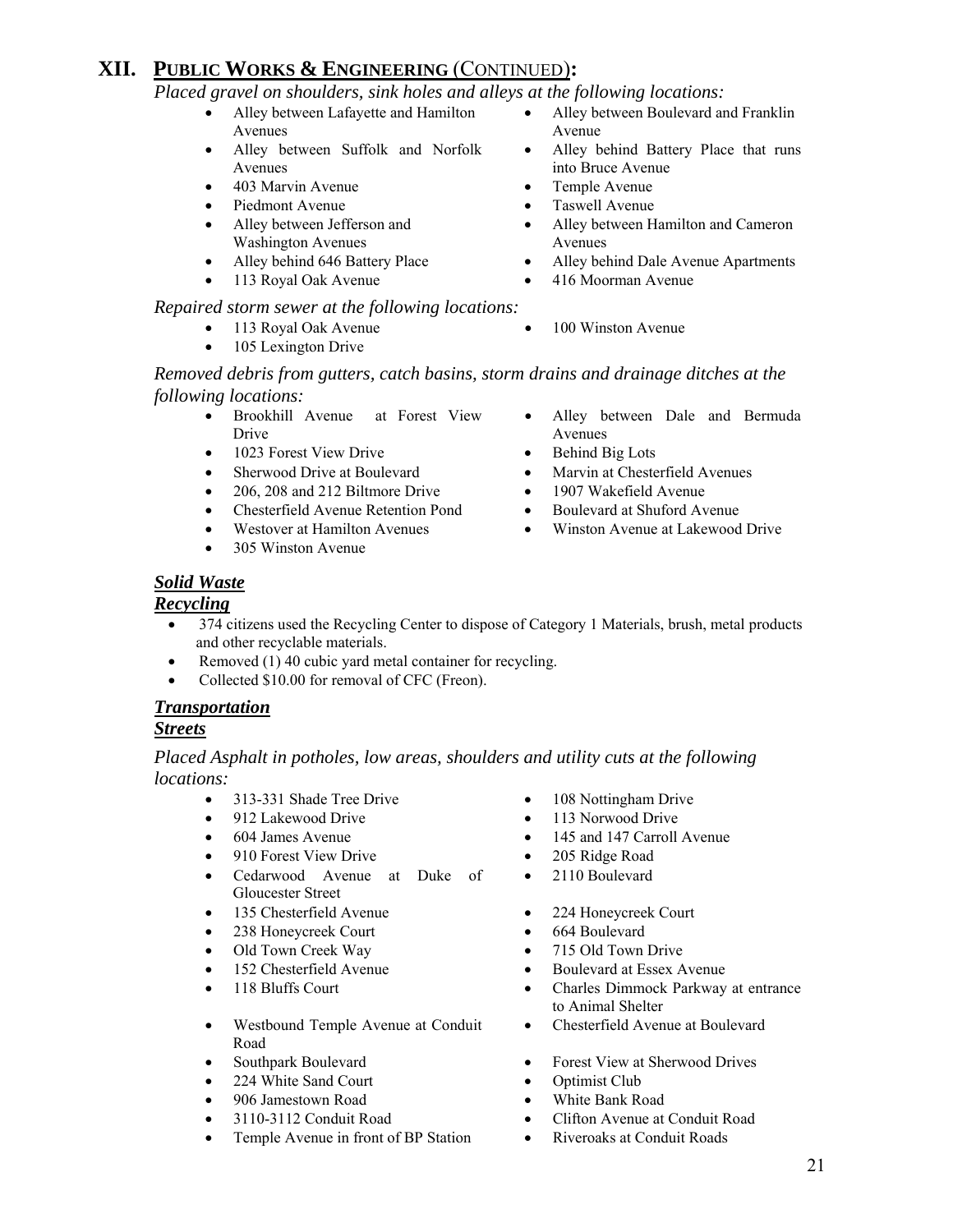# **XII. PUBLIC WORKS & ENGINEERING** (CONTINUED)**:**

- Roslyn Road in front of U-Haul 306 Mallard Drive
- Conduit Road by Golden Corral Berkshire at Welesley Lanes
- Meridian Avenue Cedarwood Avenue
- 
- 
- Sherwood at Fairmont Drives 800 Block Forest View Drive
- 
- 
- 
- 
- Conduit Rd at Windmere Drive 504 Braxton Avenue
- 
- 
- 
- Roslyn at Conduit Roads Woodlawn Avenue
- 
- 
- 
- 
- 
- **Bruce Avenue at Battery place** 1717 Boulevard
- 
- 
- 
- Norfolk Avenue at Hill Place 1001 Lakewood Drive
- Fischer at Richmond Avenues 212 Conduit Road
- 
- 
- 
- Branders Bridge Road at City Limits Gills Drive at Ridgecrest Lane
- Meridian at Plumtree Avenues 105 Red Fox Road
- 
- Boulevard at Staples Automotive, Johnson Cleaners, Trophy Shop, Domino's Pizza, Flaming Pit Restaurant, Pickwick Shopping Center, Dante's, Small's Funeral Home and Bowling Alley

### *Traffic Operations*

- Signals
	- o Did preventative maintenance on 4 traffic cabinets.
	- o Replaced 2 LED traffic lights.
	- o Replaced 4 pedestrian crossing lights.
	- o Repaired broken top of signal @ Temple Ave. and Conduit Rd.
- Signs and Markings
	- o Made and put 8 new stop signs.
	- o Made and put up 38 new high intensity street name signs.
	- o Made and put up 7 Misc. signs
- **Street Lighting** 
	- o Installed 22 ornamental street light bulbs.
	- o Replaced 2 ballast on ornamental street lights.
	- o Replaced 2 broken globes on street lights.
- 
- 
- 
- Dupuy Avenue 123 Stratford Drive
	- 502 Meridian Avenue Dunston Point Pkwy at Waterfront Drive
		-
- Roanoke Avenue dead end Forest View at Sherwood Drives
	- Crescent Avenue Maple Grove Avenue at Boulevard
	- Fire Station II 636 Boulevard
	- Greenleaf Lane at Fairlie Road Chesterfield Avenue at Boulevard
		-
	- Conjurers Drive Taswell at Ewing Avenues
	- Dunlop Farms Boulevard Clover Hill at Vance Avenues
	- 973 Edinborough Drive 120 and 215 Hillcrest Avenue
		-
	- Pinehurst Avenue at Conduit Road Valley Road at Brookedge Drive
	- 306 Lee Place E Avenue at Boulevard
- Maple at Meridian Avenues Newcastle Drive at Boulevard
	- Meridian at Roanoke Avenues Ellerslie Avenue at Boulevard
- 646 Batter Place 213 and 234 Battery Place
	-
	- Washington at Stuart Avenues Boulevard in front of Napier Realty
- Shuford Avenue 134 Swift Creek Lane
- 215 Norfolk Pondola Lane
	-
	-
- 259 Washington Avenue Springdale at Ellerslie Avenues
	- James Avenue at Boulevard Elmwood at Wildwood Avenues
	- 143 Roanoke Avenue Yacht Basin Drive at Cedarwood Ave
		-
		-
	- 3110 and 3112 Boulevard Windmere at Stratford Drives
		- 212 Winston Avenue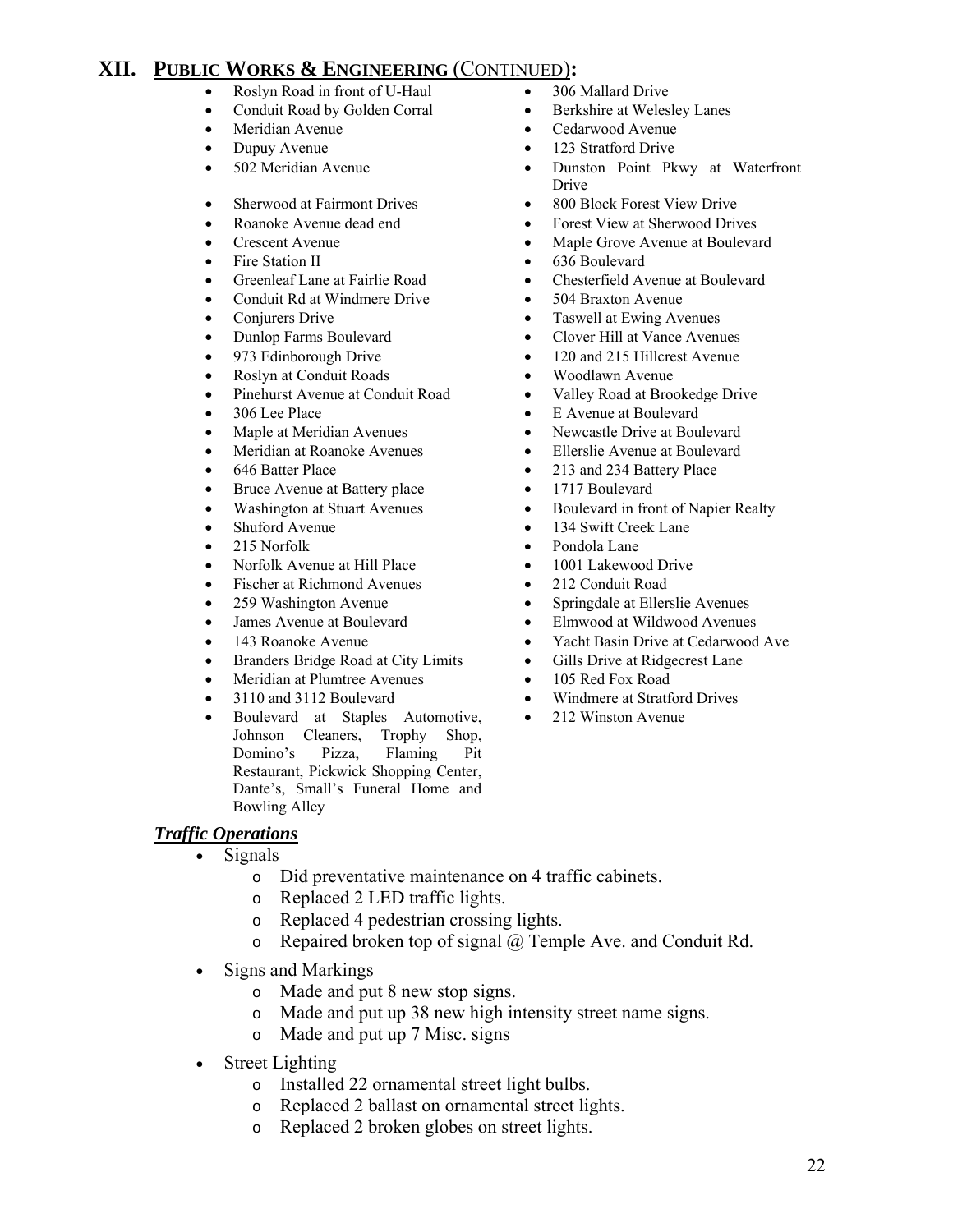### **XII. PUBLIC WORKS & ENGINEERING** (CONTINUED)**:** *Traffic Operations* (continued):

- Traffic Control
	- o Responded to 6 after-hours call backs for traffic lights.
- Miscellaneous
	- o Assisted with 7 GOV QA questions.
	- o Put up 57 spring banners.
	- o Straightened signs all over the City.
	- o Installed 4 missing flag brackets.

#### *Utilities*

#### *Wastewater*

*Responded to sewer backups at the following locations:*

- 2306 Wakefield Avenue 501 Lake Avenue
	-
- 2308 Wakefield Avenue 310 Charlotte Avenue
- 
- 
- 
- 913 Park Avenue 307 Pickett Avenue
	-
- 504 Lakeview Avenue 111 Norfolk Avenue
- 608 Walnut Avenue 625 Ellerslie Avenue

#### *Install/repair sewer clean out or lateral at the following locations:*

- 103 Red Fox Road 124 Norfolk Avenue
- 107 Arlington Avenue 212 Moorman Avenue
- 210 Royal Oak Avenue 302 Piedmont Avenue
- 205 Ridge Road 622 Hamilton Avenue
- 113 Norwood Avenue 2111 Wakefield Avenue
	-
- *Repaired sewer main line at the following locations:* 
	- 601 Cameron Avenue 216 Royal Oak Avenue

*Checked the following manholes "trouble spot" locations:*

- Battery Place @ Plumtree Ave. Blvd. behind Pino's
- 3209 Bermuda Ave. 617 Blvd.
- 
- 
- Colonial Ave. @ Lafayette Ave. Dale Ave.
- 
- Greenleaf @ Fairlie Rd. Highland Ave.
- Jackson Ave. @ Blvd. 204 Jefferson Ave.
- Jefferson Ave. @ Royal Oak Ave. Lafayette Ave. @ Blvd.
- 
- 
- 
- 
- 220/306 Orange Ave. Pickwick Alley
- Parking lot of Pleasure Island 83 Sherwood Dr.
- 
- 
- 
- 
- 102 Boykins Ave. 231 Breezy Hill Dr.
- 410 Cameron Ave. Charles Ave. @ Atlantic Ave.
	-
- Eastman Ave. 921 @ 1020 Forestview Dr.
	-
	-
	-
	- Lakeside Dr.  **Lakeside Dr.** @ Lakeside Dr. @ Lakeview Ave.
	- 1017 Lakewood Dr. 100 Laurel Parkway
- 118 Lee Ave. 212 Maple Ave.
- Newcastle Dr. 209 Nottingham Dr.
	-
	-
	- Stuart Ave. @ Washington Ave.

*Replaced manhole cover at 109 Norwood Drive.*

 *TV'ed lateral at 113 Moore Avenue removed debris no need to repair.* 

 *Responded to sewer rats on Archer Avenue placed rat bait in manholes and storm drains.* 

 *Responded to Animal Shelter pumps down, pulled #2 pump found motor burnt, #1 pump alarm on but recycling ok. Checked on Monday, pump out wet well both sides found impeller to be badly worn and cutter were broke, cleaned pump and cleared impeller and installed new pumps on 3/18/10.* 

- -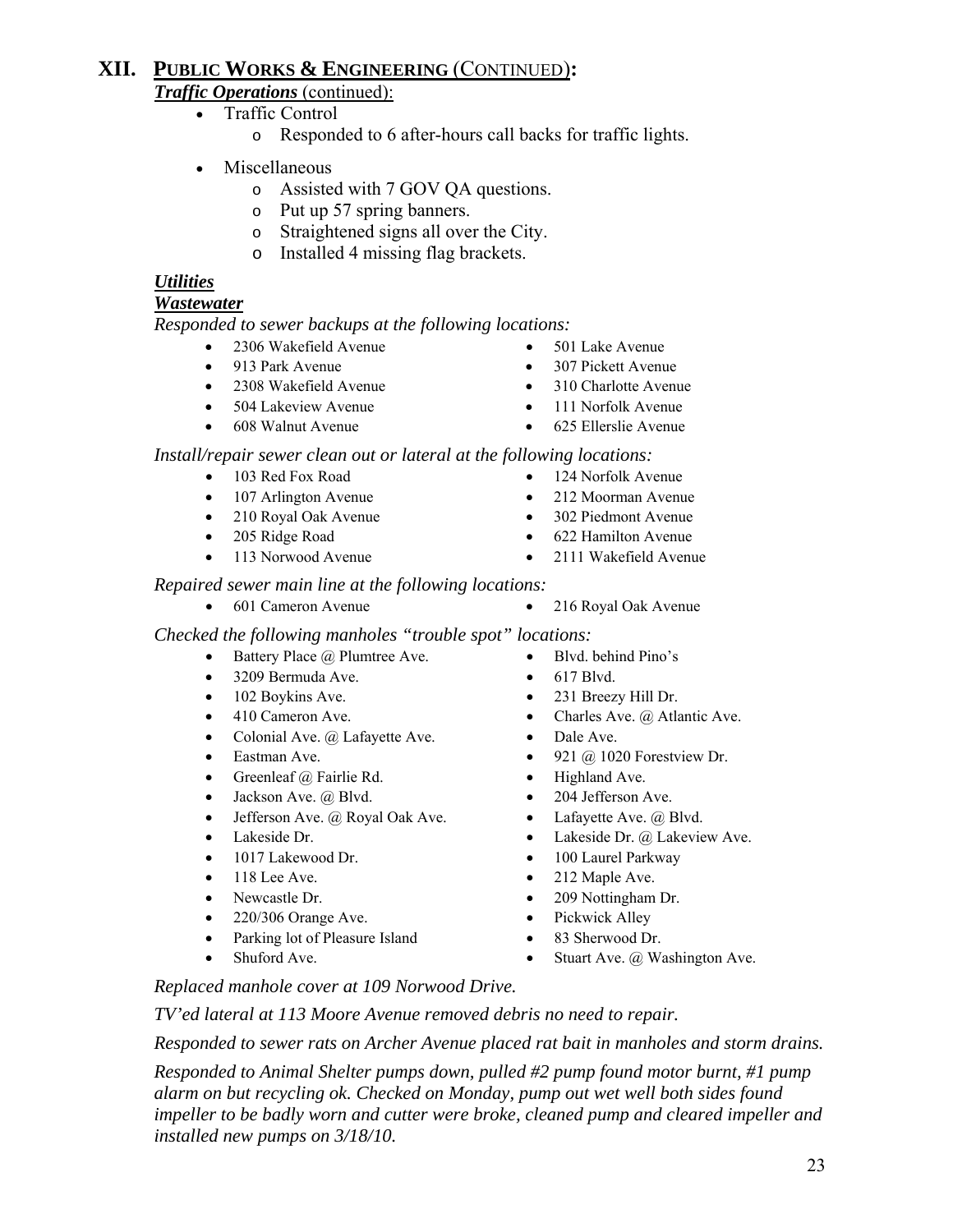# **XII. PUBLIC WORKS & ENGINEERING** (CONTINUED)**:**

*Continued to check by-pass pump on Windsor Avenue.* 

*Removed debris and unclogged, installed four new valves, removed and cleaned pressure reducing valves on water seal on pump #2 at Main Pump Station. Performed maintenance ventilation and exhaust system.* 

*Pulled pump at C&B Pump Station amps high, cleared debris reinstalled pump should be alright.* 

*Removed tamper from check valve, back flushed pump, worked on packing gland stub tapping and treading at Sherwood Hills Pump Station.* 

*Pulled pump #2 and found impeller loose, tighten impeller and performed preventive maintenance at Hillcrest Pump Station.* 

*Cleaned wet well of grease at Dunlop Farms Pump Station.* 

*Cleaned floats at Conjurers Neck Pump Station.* 

*Dismantled, cleaned, greased, shimmed bearings and shaft at Methane Pump (Dimmock Pump Station) bi-weekly.* 

#### *Water*

*Replaced water meters at the following locations:* 

- 100 Winston Avenue 406 James Avenue
- 304 Windmere Avenue 320 Jefferson Avenue
- 209 Stratford Drive 607 Pinehurst Avenue
- 1100 Peace Cliff Court 202 Dupuy Avenue
- 409A Orange Avenue 3107 Fredrick Avenue
- 403 Cloverhill Avenue 106 Conjurers Drive
- 712 Meadowview Road
- *Repair service line break at the following location:* 
	- Lakeview Ball Field

 *Repair main line water break at the following locations:* 

- 914 Lakewood Drive
- 609 Compton Road
- 108 Nottingham Drive

#### *Responded to meter leak complaint at the following locations:*

- 1206 Oakwood Avenue 218 Plumtree Avenue
- 320 Jefferson Avenue 312 Greenmeadow Drive
	-

#### *Replaced meter box top at the following locations:*

- 
- 
- 310 Moorman Avenue 315 Suffolk Avenue
- 
- 
- 
- 
- 125 Lafayette Avenue 190 Dupuy Avenue
- 5112 Conduit Road
- 254 Bluff Terrance 117 Salisbury Road
- 315 Ridge Road 220 Danville Avenue
	-
- 403 James Avenue 104 Suffolk Avenue
- 307 Brookedge Drive 121 Washington Avenue
- 207 Lee Avenue 309 Prince Albert Avenue
- 1110 Boulevard 2010 and 2013 Snead Avenue
	-

#### *Install or replace meter setter at the following locations:*

• 220 Piedmont Avenue • 1903 Franklin Avenue

#### *Replaced meter box at the following locations:*

- 504 Cameron Avenue 3666 Boulevard
- 
- 
- 
- 
- 
-